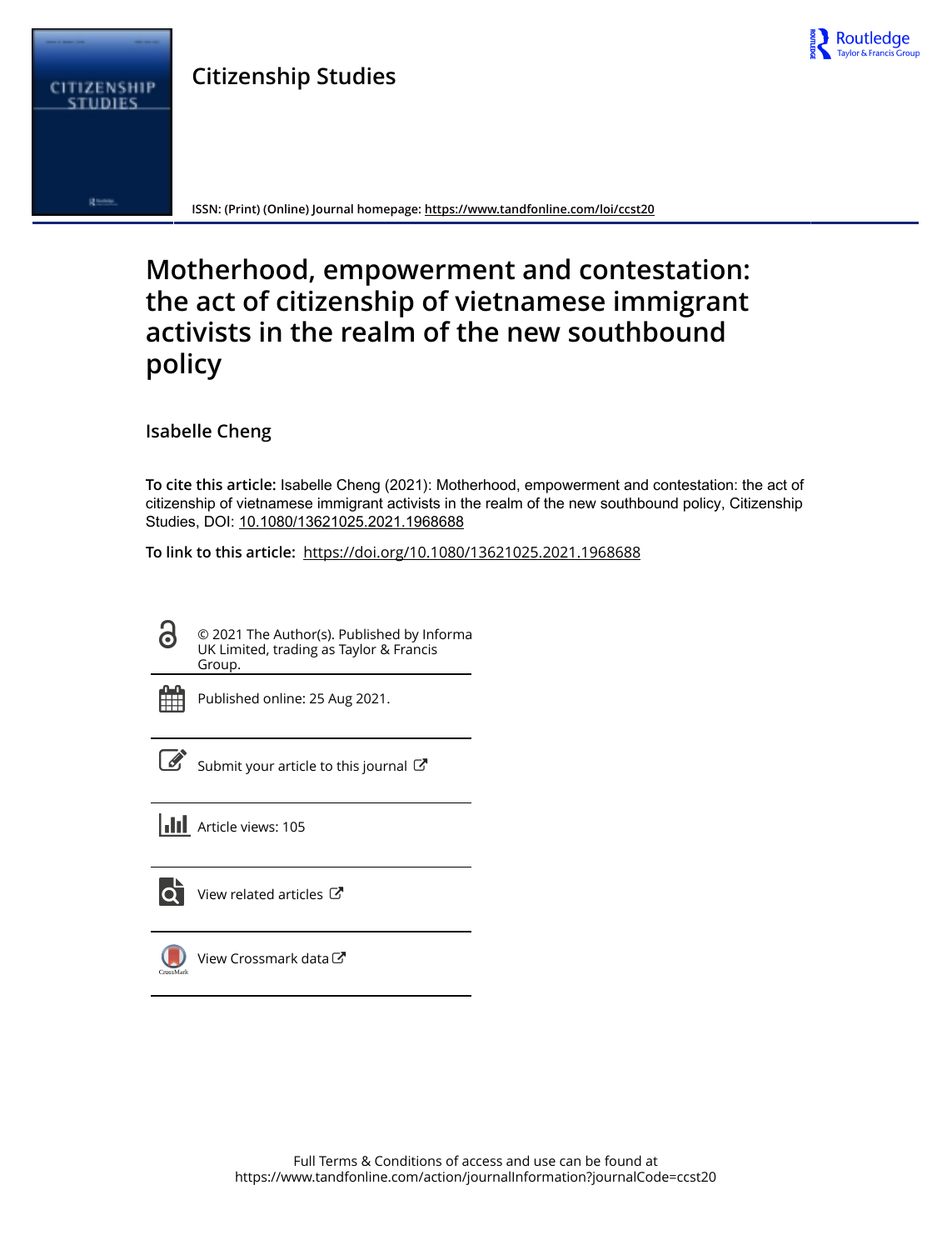Routledge Taylor & Francis Group

**a** OPEN ACCESS **a** Check for updates

## **Motherhood, empowerment and contestation: the act of citizenship of vietnamese immigrant activists in the realm of the new southbound policy**

#### Isabelle Cheng

Senior Lecturer in East Asian and International Development Studies, School of Area Studies, History, Politics and Literature, University of Portsmouth, Portsmouth, UK

#### **ABSTRACT**

This paper focuses on how immigrant activists interact with the host state in socio-political spheres where they exercise their citizenship. Located in Taiwan's New Southbound Policy (NSP), this paper adopts the concept of 'act of citizenship' to analyse Vietnamese activists' interactions with the NSP. This paper finds that the NSP appropriated immigrant women's motherhood and family relationships in order to boost tourism and facilitate Southeast Asian language acquisition in the short term and to enhance Taiwan's relationship with Southeast Asia in the long run. In response, immigrant activists utilised the NSP to build their own capacity and to realise their acts of empowerment, compassion and contestation in the family and public domains. They not only improved individuals' wellbeing but also made the Taiwanese state accountable for gender bias and inequality. These findings offer a much needed gender perspective into immigrant activists' dialectical relationship with the migration state of Taiwan.

#### **ARTICLE HISTORY**

Manuscript first submitted: 4 July 2020 Final acceptance: 20 June 2021

#### **KEYWORDS**

Act of citizenship; marriage immigrant women; motherhood; empowerment; new southbound policy

#### **Introduction**

<span id="page-1-1"></span>Since the mid-1990s, Taiwan has featured as a major destination in East Asia for Southeast Asian women seeking marriage with local citizens. When their number rose rapidly in the early 2000s, there were concerns that they would pose challenges to Taiwan's ethnic composition, as indicated by the National Security Report (National Security Council (NSC) [2006,](#page-16-0) 61-62). More than a decade later, with the launch of the New Southbound Policy (NSP) in August 2016, the women's relationship with the Taiwanese state was reframed. They are now not only encouraged to maintain close contact with their natal families in Southeast Asia but are also imagined as being able to pass down their cultural and linguistic heritage to their mixed children in Taiwan. Thus, instead of being dismissed as 'private', 'domestic', 'local', or 'trivial' (Enloe [2014](#page-15-0), 3), relationships amongst the women, their natal families and their mixed children, particularly mother–child intimacy as experienced through language and cultures, become political economic assets to be exploited by the Taiwanese state. If migration policy is

© 2021 The Author(s). Published by Informa UK Limited, trading as Taylor & Francis Group.

This is an Open Access article distributed under the terms of the Creative Commons Attribution-NonCommercial-NoDerivatives License (http://creativecommons.org/licenses/by-nc-nd/4.0/), which permits non-commercial re-use, distribution, and reproduction in any medium, provided the original work is properly cited, and is not altered, transformed, or built upon in any way.

<span id="page-1-0"></span>**CONTACT** Isabelle Cheng **isabelle.cheng@port.ac.uk**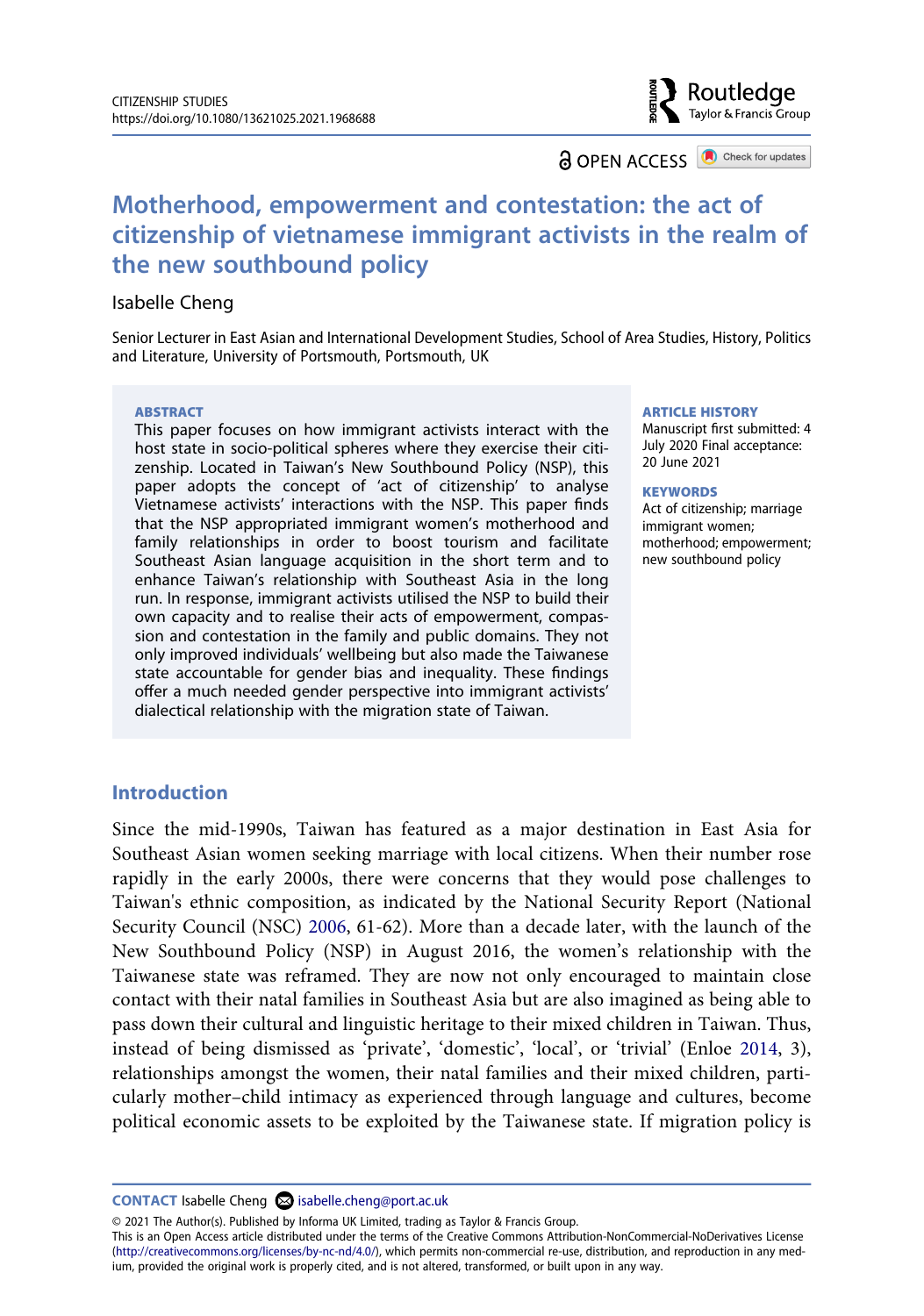a sphere in which the structure of gender, ethnicity and class is institutionalised, then the NSP renders itself a fluid socio-political sphere where immigrant women's everyday practices are positively viewed by the state for their potential political utility.

<span id="page-2-5"></span><span id="page-2-2"></span><span id="page-2-1"></span>Answering Piper's call to explore immigrant women's citizenship through their struggle in socio-political spheres ([2008,](#page-17-0) 251), this paper explores how Southeast Asian women exercise their citizenship in the dynamic socio-political sphere constructed by the NSP. In the early 2000s, when the stigmatisation of marriage migration reached a new height, as reflected by the low public support for granting immigrant spouses citizenship (Chen and Yu [2005](#page-14-0)), immigrant activists participated in the campaign led by local activists to end the denunciation of immigrant women and reform the exclusionary citizenship legislation (Hsia [2009](#page-15-1)). More than a decade later, with most immigrant women who arrived in Taiwan in the early 2000s having acquired citizenship, the NSP's reframing opportunely facilitates a socio-political sphere in which immigrant activists may exercise their citizenship. Thus, this paper raises two questions. First, how does a host state appropriate immigrants' family – and particularly mother– child – relationships to implement its public policy? Second, how do immigrant activists interact with the state and enable the acts of empowerment, compassion and contestation? As the Taiwan–Vietnam relationship has grown considerably in three decades and Vietnamese women have become a major presence in the Southeast Asian community, this paper utilises the experiences of Vietnamese activists as a case study.

<span id="page-2-3"></span>This paper presents rich findings to answer these two significant questions. For the first question, this paper shows that the NSP instrumentalises Southeast Asian women's roles as transnational daughter and mother. Specifically, by sponsoring children to visit their mothers' hometowns, the NSP seeks to use their family ties and motherhood to contribute, in the long run, to enhancing the relationship between Taiwan and Southeast Asia. Capitalising on immigrant women's cultural and linguistic heritage, the NSP uses these resources to raise Southeast Asian language proficiency in Taiwan and boost tourism from Southeast Asia. To answer the second question, this paper regards the activists' interactions with the NSP as their 'act of citizenship' (Isin [2007,](#page-15-2) [2009](#page-15-3), [2017](#page-15-4)), a concept that conceptualises the exercise of citizenship as a dynamic enactment of citizenship in socio-political struggles wherein an immigrant becomes a rights claimant *in relation to* other actors. In this vein, this paper finds that Vietnamese activists utilised the NSP's funding and the legitimacy derived from its endorsement of Southeast Asian cultures to support the empowerment of and compassion for immigrant spouses, mixed children and migrant workers. In doing so, the private family domain became one of the sites of their act of citizenship. Beyond helping individuals in need on a personal scale, they not only contested the NSP's blindness to gender bias throughout the family domain and the labour market but also its lack of due diligence over migrant workers' rights. By examining their empowerment, compassion and contestation, this paper offers a critical and relational understanding of citizenship from a much needed gender perspective.

#### **Marriage migration, gender and 'act of citizenship'**

<span id="page-2-4"></span><span id="page-2-0"></span>Marriage migration in East Asia is not only *feminised* because women outnumber men as migrant spouses, but the phenomenon is also *gendered* (Hugo 2005; Jones and Shen [2008;](#page-15-5) Bélanger and Linh [2011](#page-14-1); Kim [2012](#page-15-6)). In particular, immigrant women's citizenship is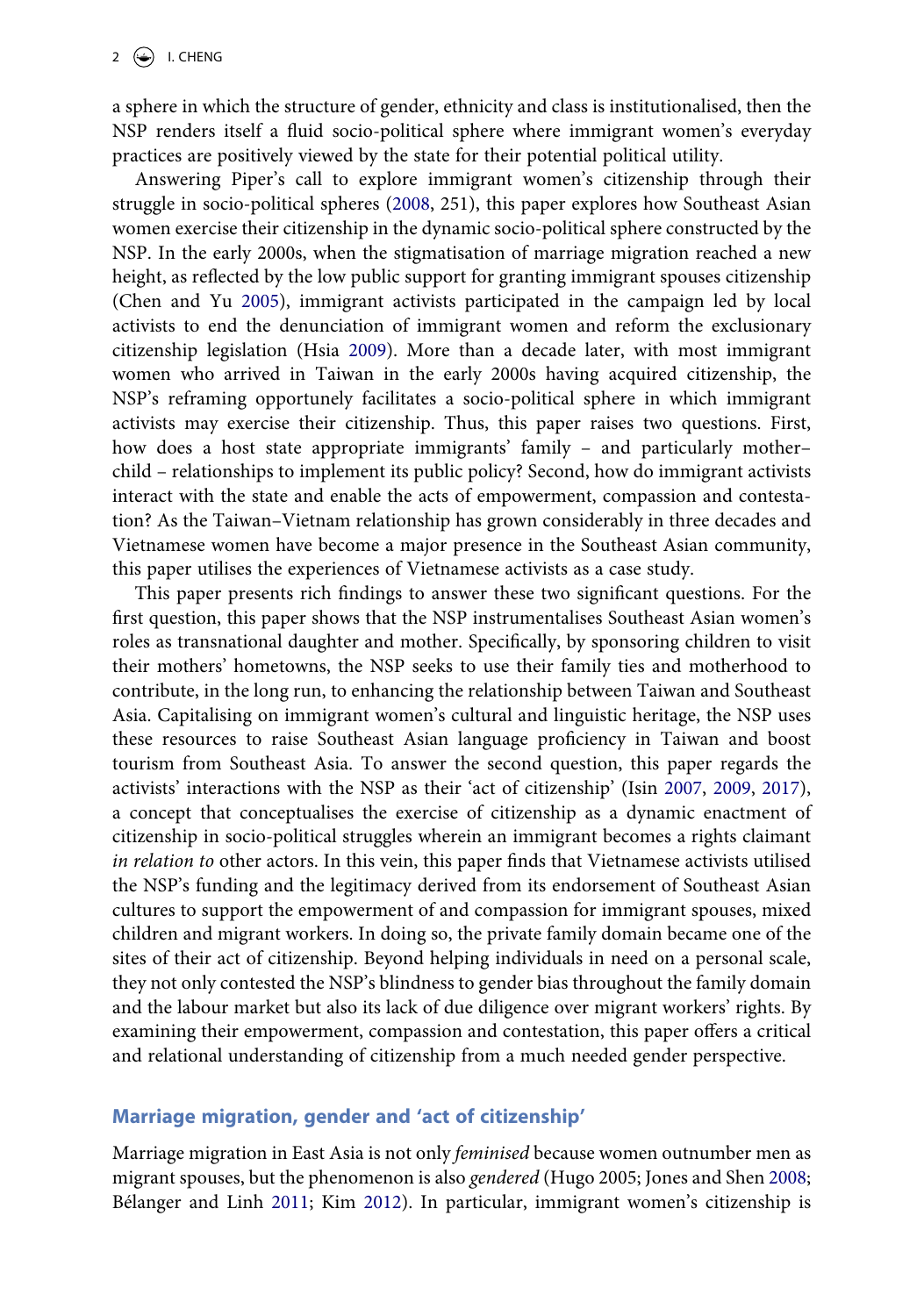<span id="page-3-11"></span><span id="page-3-10"></span><span id="page-3-9"></span><span id="page-3-4"></span><span id="page-3-2"></span><span id="page-3-0"></span>gendered on many fronts, as revealed in the growing scholarship on the relationship between women's socio-biological reproduction and the host state's nation-building. Their foreignness is either the target of assimilation or the marker that contrasts the state's multicultural credibility (Bélanger [2007](#page-13-0); Sheu [2007;](#page-17-1) Wang and Bélanger [2008](#page-17-2); Kim [2009](#page-15-7), [2013;](#page-15-8) Cheng [2013;](#page-14-2) Lan [2019\)](#page-16-1). When citizenship stands for a group of rights that enables women to exercise agency, the notion of 'political motherhood' (Schirmer [1993;](#page-17-3) Werbner [1999\)](#page-17-4) sheds light on the effect of women's caring, compassion and responsibility in the political domain. 'Political motherhood' becomes a *practice* undertaken by Indonesian mothers who assert their mixed children's right to inherit Indonesian nationality (Winarnita [2008](#page-17-5)), by foreign mothers in Malaysia who demand their right to citizenship in view of their parenting duties and thus contribution to Malaysian families (Chin [2017\)](#page-14-3), and by immigrant women in Taiwan who vote and engage in community work in order to ensure their children's future (Cheng [2017\)](#page-14-4). Scholarship on the effect of citizenship in facilitating integration has also given attention to immigrant women's participation in civil organisations, advocacy work and in rights-claim movements aimed at changing public discourse or reforming migration legislation (Lee [2003;](#page-16-2) Kim and Shin [2018;](#page-15-9) Choo [2016,](#page-14-5) [2017](#page-14-6); Tsai and Hsiao [2006;](#page-17-6) Hsia [2009;](#page-15-1) Lin, J. H. Lin [2018a;](#page-16-3) Chang [2020\)](#page-14-7). These studies also caution that when offering counselling or implementing integration programmes, service-providing organisations may deepen the internalisation of gender values amongst immigrant participants (Choo [2017;](#page-14-6) Lin [2018b](#page-16-4); Chang [2020](#page-14-7)). Yet, such literature also points up the fact that immigrant women may become their own agents in negotiating the host state's gendering schemes (Kim and Shin [2018](#page-15-9)).

<span id="page-3-8"></span><span id="page-3-7"></span><span id="page-3-6"></span><span id="page-3-5"></span><span id="page-3-3"></span><span id="page-3-1"></span>This reservoir of research on marriage migration linking gender and citizenship prompts us to explore how citizenship is experienced by women in the roles of daughters, wives, mothers and daughters-in-law at different levels: at the micro level through their daily experiences; at the community level with regard to their integration; and at the state level as part of a nation-building project. The convergence between their private family relationship and their public participation suggests that their exercise of citizenship is *relational* to their roles as mothers, wives, daughters-in-law and citizens vis-à-vis their inlaws and the host state.

To understand how immigrant women position themselves in relation to both the public and private spheres, this paper adopts the concept of 'act of citizenship' advocated by Isin [\(2007,](#page-15-2) [2009,](#page-15-3) [2017](#page-15-4)). In order to reposition the study of citizenship away from the dichotomy that regards citizenship as either status or habitus (Isin [2007,](#page-15-2) 16) (or status and practice, as in Isin [2009](#page-15-3), 369), Isin proposes the concept of 'act of citizenship' to meet the growing interest in understanding citizenship. globalisation, colonialism, nationalism and the welfare state slot the subjects of citizenship into the silos of insiders (citizens), strangers (women and blacks who are seen as lacking capacity), outsiders (migrants and refugees who are disposable or deportable) and aliens (terrorists or enemy combatants who are rejected for citizenship). These silos are created by the state's measurement of their permissibility for citizenship (Isin [2007,](#page-15-2) 16, [2017,](#page-15-4) 503–505); that measurement results in the formation of a web of rights and responsibilities that are conferred on them or withdrawn from them (Isin [2007,](#page-15-2) 15). However, maintaining these silos presupposes the existence of citizenship as a fixed entity. Failing to view citizenship beyond the silos overlooks not only the subjects' challenge to the rights and responsibilities assigned to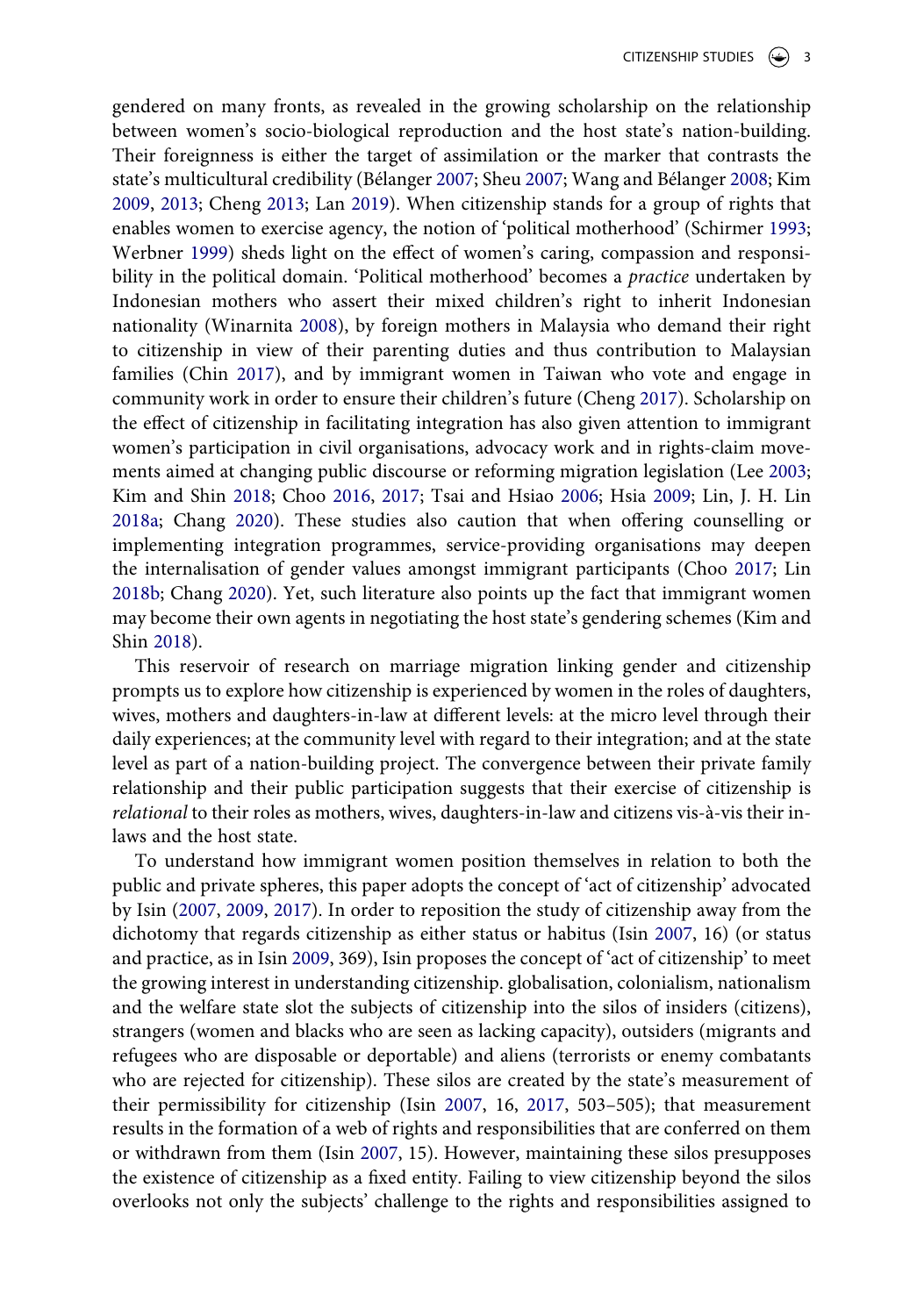them by the state, but also their socio-political struggles that contest the thoughts and conduct habitually associated with citizenship (Isin [2017,](#page-15-4) 501–502). If viewed through their contestation of who is eligible for what kind of rights, we will not only see how the subjects of citizenship exercise their rights, but, more importantly, how, *across* the silos, different subjects make claims to these rights. Therefore, as urged by Isin, our focus should be on those 'acts through which subjects transform themselves into citizens' (Isin [2007](#page-15-2), 18), whereby they define their relation to each other. That is, through these acts, they may offer solidarity with, or condone antagonism towards or alienation of, people in different silos. When focusing on their acts, Isin argues that it is necessary to also probe the 'site' (the fields where the contestation takes place and issues, interests and stakes congregate) and 'scale' (the scope appropriate to the contestation) whereby their acts may 'creatively transform' the meanings and functions of citizenship (Isin [2017](#page-15-4), 501).

For this paper, applying 'act of citizenship' as proposed above will yield a fruitful investigation of immigrant activists' exercise of citizenship in the realm of the NSP. This investigation will elucidate what they *do* with their citizenship (their acts) in different 'sites', such as family, civil organisations, or elsewhere, as emerging from their interactions with the NSP. Focusing on their struggles will show how they conduct their acts of empowerment, compassion and contestation in their different roles *along their life course*  (daughter, wife, mother, daughter-in-law, worker, citizens), across silos (immigrant spouses, migrant workers) and on different scales (individual, community, societal, state). It will highlight how they make claims to their rights and the rights denied to migrant workers. In all, this investigation will generate a dynamic and relational understanding of their exercise of citizenship.

#### **Research methods**

Using government briefs released between 2016 and 2017, this paper demonstrates how the NSP promoted 'people-centred' interactions between Taiwan and Southeast Asia in the realms of mixed children's 'root-seeking', language acquisition and tourism. These materials are published by the Executive Yuan, the Legislative Yuan, the Control Yuan, the Office of Trade Negotiation (OTN), the Ministry of Education (MoE) and the Ministry of Transport and Communication (MoTC).

In order to investigate how immigrant activists interacted with the NSP from the bottom up, this study draws on interviews with five Vietnamese activists between April 2017 and July 2020. These activists are Trinh Minh Ha, Ly Van Trang, Ngô Xuân Phuong, Nguyễn Thị Minh Thu and Hồ Minh Mai. I also include my interview with Phạm Thanh Van in 2009 for her experience as an interpreter employed by a serviceproviding civil organisation founded and staffed by local Taiwanese. I refer to them by Vietnamese pseudonyms not only to conceal their identity but more out of respect for their in-between identity that belongs to both Vietnam and Taiwan. Some contextual information is concealed to further protect their identity.

I have maintained a long standing relationship with them through in-person meetings, texting and emailing in spoken and written Chinese since 2009. During our long association, I observed how they exercised their agency and overcame structural constraints of hardship and stigmatisation. Fluent in Mandarin, and having acquired a public role, they became immigrant leaders in their respective localities, whilst remaining true to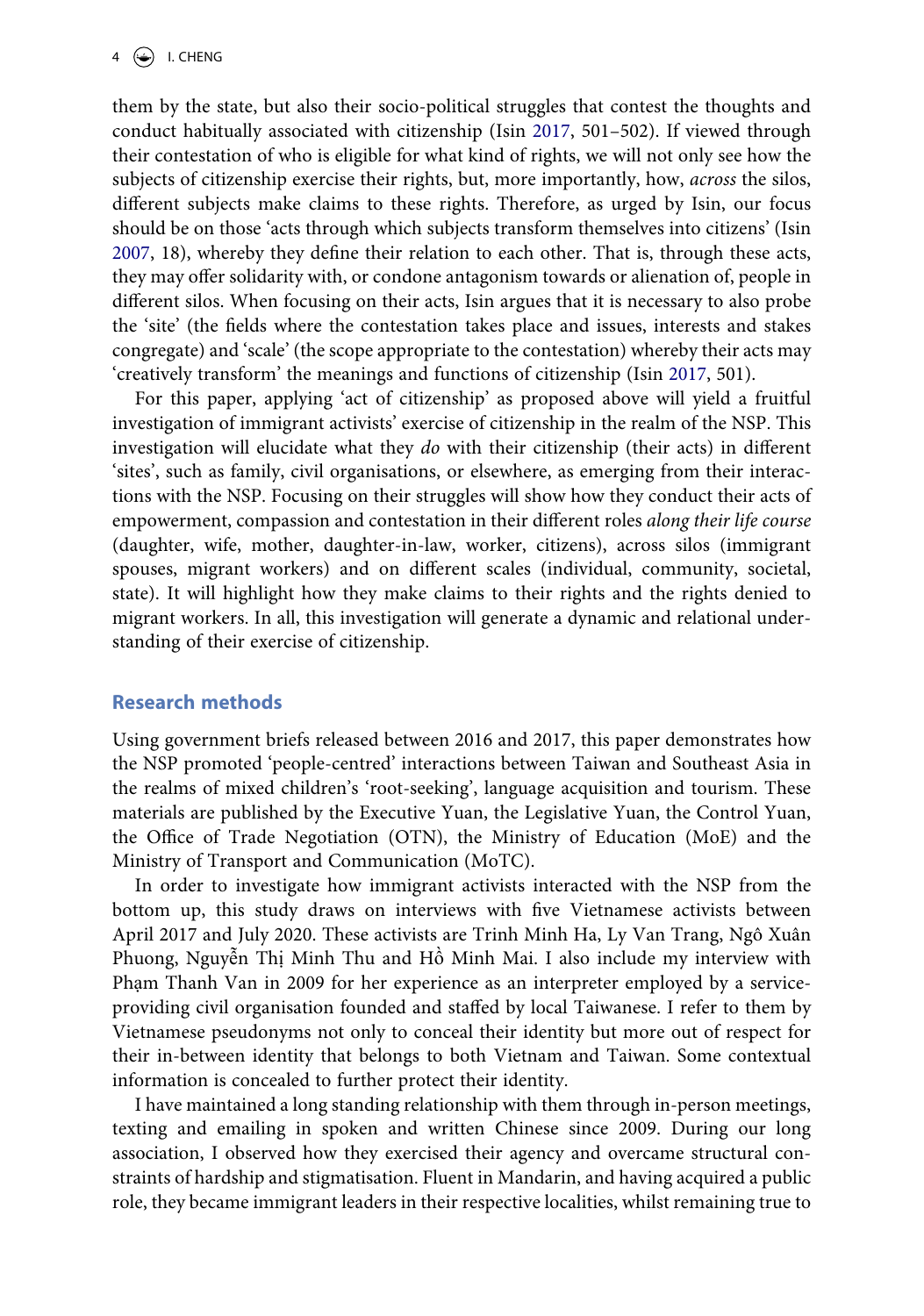their identities as daughters, wives, mothers and daughters-in-law. This gender identity forms the basis of their public acts, whereas motherhood is their guiding morality. Humbled by their struggles and knowing the emotive power of their experiences to inspire others, this paper uses their experiences as a case study, which is grounded on the commonality between them and other Vietnamese activists as well as on their niche development trajectories. As detailed in the following pages, one commonality is their *rite of passage* from being young wives/mothers to becoming experienced activists, equipped with civic skills, Chinese language proficiency and social capital. Reflecting their networking and vision, their unique trajectories demonstrate how they utilised resources derived from the NSP for their acts to both empower and care for immigrant spouses, mixed children and migrant workers.

#### **Stereotyping Southeast Asian women and their children**

<span id="page-5-5"></span>When the NSP was announced in August 2016, a total of 140,941 women from Southeast Asia resided in Taiwan with the status of local citizen's spouses. Constituting more than 93% of the population of all foreign wives residing in Taiwan, they included 94,477 Vietnamese, 28,338 Indonesian, 7,992 Filipino, 5,852 Thai, and 4,282 Cambodian (National Immigration Agency (NIA) [2016\)](#page-16-5). Up to 2015, there were a total of 112,729 children born to foreign-born mothers (Department of Household Registration [n.d.\)](#page-15-10), the great majority of whom were Southeast Asian women, with the Vietnamese being the largest group, as shown above.

<span id="page-5-9"></span><span id="page-5-8"></span><span id="page-5-7"></span><span id="page-5-6"></span><span id="page-5-4"></span><span id="page-5-3"></span><span id="page-5-2"></span><span id="page-5-1"></span><span id="page-5-0"></span>Public discourse surrounding marriage migration from Southeast Asia to Taiwan was typified by the stigmatisation of migrant women and their children. Stereotyped as 'Foreign Brides' who barter marriage via commercial matchmaking for escape from poverty (Wang and Chang [2002;](#page-17-7) Wang [2007](#page-17-8), 715–716; cf. Tseng [2015\)](#page-17-9), they were seen as young and rural virgins who not only lacked education but also embodied 'backwardness' because of the lower level of development of Southeast Asia (Wang [2010](#page-17-10)). They were perceived as victims suffering human trafficking or domestic abuse (Hsia [2007](#page-15-11); Sheu [2007](#page-17-1); Tseng [2014;](#page-17-11) cf. Wang [2007](#page-17-8); Tang and Wang [2011](#page-17-12)). Their children were alleged to be slow or late in their development (Keng [2016\)](#page-15-12). Indicating that Southeast Asian women were not 'high quality' population Taiwan needed, the security apparatus cautioned against them and their children as posing 'challenges to Taiwan's economy, society, culture and politics' (National Security Council (NSC) [2006](#page-16-0), 61), on top of the presumption of their incompetent motherhood and their children's poor academic performance (Chin and Yu [2009\)](#page-14-8). Considered a remedy to such deficiency, Chinese language proficiency was added in 2005 to the prerequisites for naturalisation. Although this requirement applies to the naturalisation of all foreign nationals, it is particularly aimed at assimilating Southeast Asian women for nation-building (Wang and Bélanger [2008](#page-17-2); Cheng [2013](#page-14-2); Lan [2019](#page-16-1)). Assimilation is thought to be particularly important in the private family domain, where the speaking of Southeast Asian languages is discouraged, if not completely forbidden, by Taiwanese husbands or parents-in-law (Cheng [2021a](#page-14-9)). Public discourses surrounding 'New Children of Taiwan' (Yang [2004\)](#page-17-13), a label given to their children, prioritised the children's patrilineal bond with Taiwan over their matrilineal link with Southeast Asia. As such, their children were expected to identify themselves as being rooted in Taiwan and to discard their maternal ties with Southeast Asia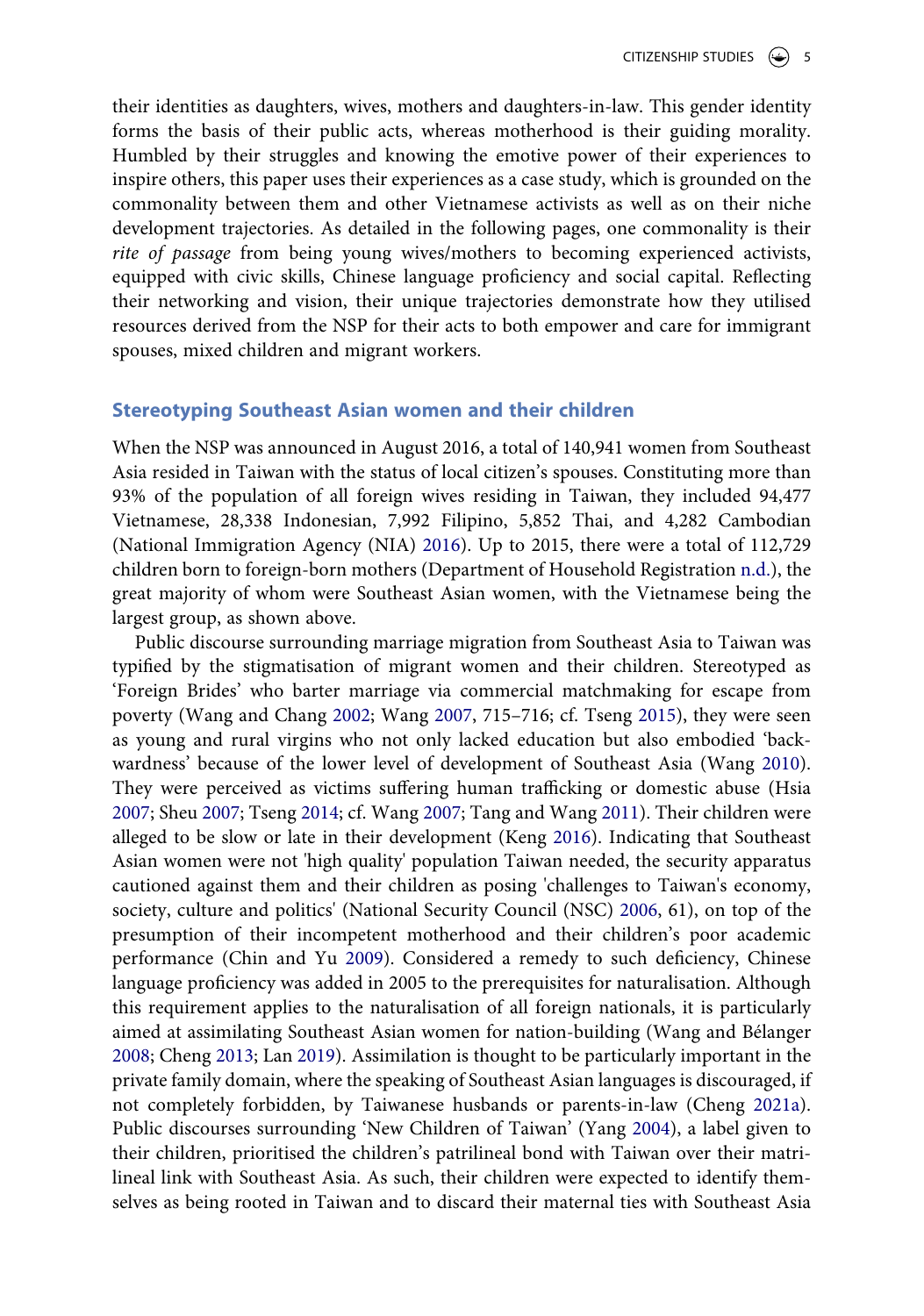<span id="page-6-5"></span>(Liao and Wang [2013](#page-16-6)). As a result of protests led by the immigrants' movement, the derogatory label of 'Foreign Brides', which was at the centre of the disparaging discourse outlined above, was replaced with 'New Residents' in references to immigrant women by the media and in government pronouncements (Hsia [2009](#page-15-1)). Nevertheless, as illustrated by interviewed activists, this sort of stereotyping has lingered on in their everyday lives. Against this backdrop, as explained below, the NSP and its policy briefs have brought about a new discourse *in parallel with* this lingering stereotype.

### **The New Southbound Policy: 'people-centred' interactions**

<span id="page-6-9"></span><span id="page-6-4"></span><span id="page-6-1"></span>Announced on 16 August 2016, the NSP aims to forge 'strategic partnerships' with 16 countries in Southeast Asia and South Asia, Australia and New Zealand, partly in the hope to ride on the tide of the US's promotion of a 'Free and Open Indo-Pacific Ocean' region (Hsiao and Borsoi-Kelly [2019](#page-15-13)). Attempting to make Taiwan a global actor of regional significance, in 2017 the NSP tasked the government to collaborate with the private sector in order to contribute to agricultural development, medical and public health, industrial talent development, green energy and innovation in information and communication industry, and smart machinery for the region (Office of Trade Negotiations (OTN) [2017](#page-16-7)). Amongst the NSP's target countries, Vietnam has become a focal point. In 1993, prior to the NSP's implementation, Vietnam was the most popular destination of Taiwanese investment in Southeast Asia (Chen [1996](#page-14-10)) and, during the 2010s, was frequently mentioned in the media for its rapid economic growth (e.g. Commonwealth [2016;](#page-15-14) Global Vision [2016\)](#page-15-15). After the NSP's launch, in 2017, 383,329 Vietnamese visitors entered Taiwan, an increase of 94.9% compared to the previous year (New Taipei City Government (NTCG), [n.d.](#page-16-8); News [2021](#page-17-14)). In 2018, with 12,983 students in Taiwan, Vietnam became the third largest source country of overseas students (National Development Council (NDC) [n.d.](#page-16-9)). Up to 2019, Taiwanese investment in Vietnam was more than US \$32 billion, making Vietnam the largest recipient of Taiwanese investment in Southeast Asia (Bureau of Foreign Trade (BoFT) [n.d.](#page-14-11)). Between 2017 and 2019, the bilateral trade generated the second largest surplus for Taiwan of all its Southeast Asian partners (BoFT n.d.).

<span id="page-6-8"></span><span id="page-6-7"></span><span id="page-6-6"></span><span id="page-6-3"></span><span id="page-6-2"></span><span id="page-6-0"></span>Aspiring to enhance 'people-centred' interactions with the target countries, the NSP's ambitions extend beyond the economic arena. Criticising Taiwan's earlier attempts in the 1990s for narrowly focusing on profitability, the president vowed in her election manifesto to enhance 'people-centred' interactions between Taiwan and Southeast Asia (President Tsai Ing-wen Facebook, 6 December 2015). Soon after the President's inauguration in May 2016 and the NSP's initiation in August, the government announced in September the NSP Action Plan, which encouraged mixed children to become 'Southbound Seeds' and endorsed affirmative action to enable those mixed children who prove to have Southeast Asian language capability to go to university (Executive Yuan (EY) [2016\)](#page-15-16). Related to this recognition of the importance of Southeast Asian languages, in December 2016 the MoE announced that, from the academic year of 2018 onwards, Southeast Asian languages were to be offered as a core subject in primary education and an optional subject in secondary education (Ministry of Education (MoE) [2016\)](#page-16-10). In January 2017, under the heading of 'Natal Home Diplomacy' (*niangjia waijiao*), the MoE's Action Plan described the mixed children as 'Southbound Vanguards' and encouraged them to 'return home and seek their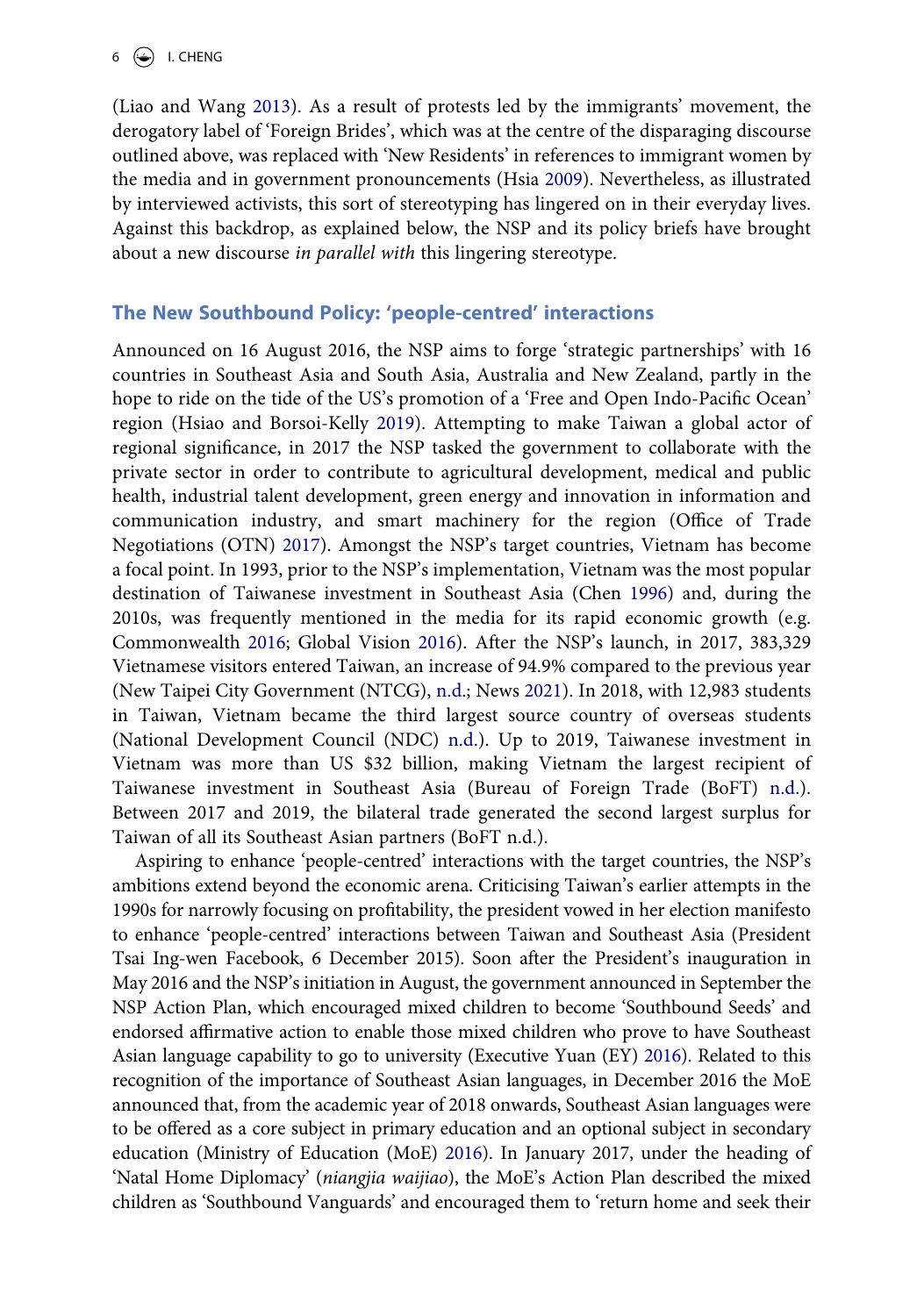roots'. To materialise their 'root-seeking', the MoE now finances short stays of primary and secondary school pupils in their mothers' hometown, expecting them to 'increase [Taiwan's] friendly social capital' in its relationships with Southeast Asian countries (Ministry of Education (MoE) [2017](#page-16-11), 14, 21).

<span id="page-7-3"></span>To increase 'people-centred' interactions, in October 2017 the OTN announced its promotion of tourism from Southeast Asia and education of Southeast Asian students for tertiary degrees or vocational skills (Office of Trade Negotiations (OTN) [2017](#page-16-7)). The acquisition of Southeast Asian languages was seen by the OTN as critical for encouraging cultural appreciation and attracting Southeast Asian students to Taiwan (Office of Trade Negotiations (OTN) [2017,](#page-16-7) 9). The OTN's vision was in tandem with the NSP's pledges that it would assist immigrant women to use their 'cultural and linguistic advantages' to obtain employment in tourism and teaching languages (Executive Yuan (EY) [2016](#page-15-16)). To boost tourism from the NSP's target countries, in July 2016 the government announced a visa waiver for Southeast Asian tourists, with those from Thailand, Brunei and the Philippines prioritised for the trial of this programme (Control Yuan (CY) [2017](#page-15-17)). This focus on promoting tourism from Southeast Asia prompted legislators' criticism in February 2017 over the very small number of licenced tour guides speaking Southeast Asian languages (respectively, 27, 47 and 18 guides able to speak Indonesian, Thai and Vietnamese) (Legislative Yuan (LY) [2017](#page-16-12), 1092). In response, in March, the MoTC reported that immigrant women could be trained to become tour guides (Legislative Yuan (LY) [2017](#page-16-12), 1094–1095).

<span id="page-7-2"></span><span id="page-7-0"></span>Southeast Asian mothers and their children are not only included in the NSP Action Plan but characterised as an asset. The old label 'New Children of Taiwan' given to mixed children has been discarded and their matrilineal ties with Southeast Asia are now highlighted. Valuing the women's natal family as 'home' and 'root', the NSP invests in maintaining the link between the women and their home via financing the children's visits. Dropping the stereotype of the women's perceived poor education, the NSP foresees the possibility of training them to become tour guides. Instead of dismissing them as a liability for Taiwan's competitiveness, the NSP reimagines the women as a pool of linguistic resources. Overlooking the fact that the women were restricted from speaking their own languages to their children in pubic and in private, it presumes the children to have linguistic advantages. In sum, the NSP instrumentalises the women's relationships with their natal families and children in order to realise its 'people-centred' aspiration (see Hsia in this special issue for how the NSP rescripted the women and their children from being 'social problems' to 'social assests').

Having explained the re-scripting of the NSP as 'people-centred' aspiration, this paper now turns to focus on how the five interviewed activists enacted their citizenship in their interactions with the NSP.

#### **Vietnamese activists' act of citizenship**

#### *Capacity-building*

<span id="page-7-1"></span>In enacting citizenship through participation in civil organisations, immigrants draw on civic skills, language proficiency and social capital to build capacity (Gittell, Ortega-Bustamante, and Steffy [2000](#page-15-18); Yang, Lee, and Torneo [2012\)](#page-18-0). Seeing capacity building as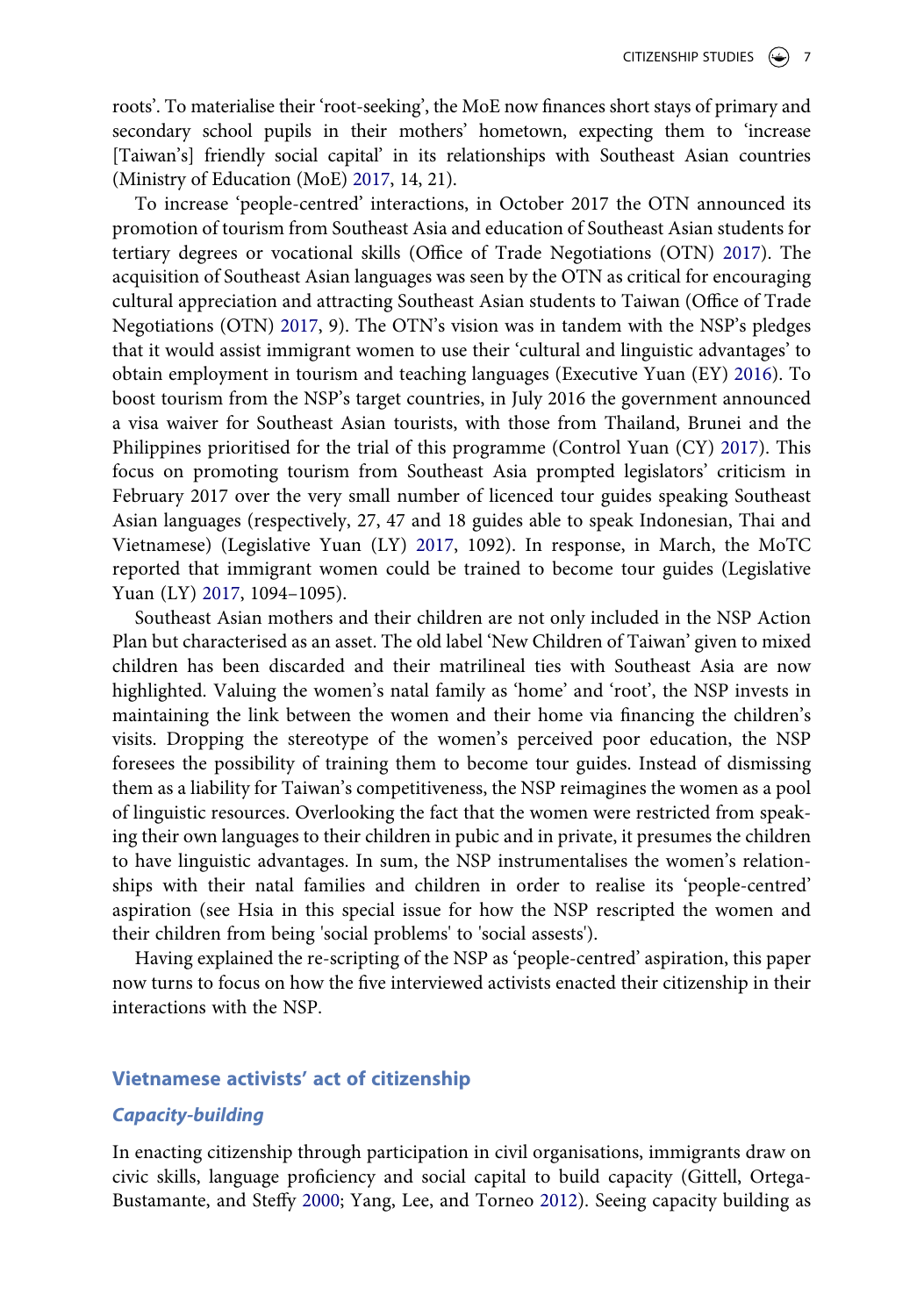a strategic goal, Trinh Minh Ha's organisation utilised the NSP's funding and employed Vietnamese, Thai, and Indonesian staff. The goal, as explained by its Taiwanese head, was to equip the immigrant staff with civic skills, including drafting funding proposals, delivering projects, managing public speaking, bookkeeping and completing project reports (interview, 14 April 2017). Building capacity in these skills is critical, since drafting funding proposals is identified as a major challenge for immigrant activists who undertook leadership training (Han [2021\)](#page-15-19).

<span id="page-8-0"></span>Trinh Minh Ha is one of the trainees who demonstrated the benefits of acquiring these skills. Her experiences have to be juxtaposed with those of the women in other 'capacity-deficit' organisations. It is argued that Taiwanese-staffed, service-providing organisations are liable to run the risk of reinforcing immigrant women's gender stereotype in the name of their integration (Lin [2018b\)](#page-16-4). This was acutely pointed out by Phạm Thanh Van in 2009, after she left such an organisation where she worked as an interpreter. Based on her own observations, she criticised these organisations because they 'described us as miserable victims and used this image for their funding applications. We're not stupid or incapable, it's just that we didn't understand *how it works*' (interview, 15 April 2009, emphasis added). Knowing 'how it works', Ha was able to exercise her citizenship on personal and community scales, as explained in the following pages.

The utility of capacity building is further demonstrated by Ly Van Trang and the Vietnamese culture workshop that she runs. Trang was a primary school dropout in Vietnam and obtained Chinese proficiency by attending language courses in Taiwan. The NSP's positive publicity about Southeast Asian cultures fed an expanding appetite for multicultural events, a demand she was able to meet, thanks to her accomplishments in the cultural industry, her organisational skills, and her network of contacts with Taiwanese activists and civil servants. The premises of her workshop function as a friendly social space for Vietnamese spouses and workers in her neighbourhood to meet. Her evident capability saw her assisting universities to deliver the latter's 'social responsibility' projects, aimed at helping migrant communities. She also advised businesses on providing Chinese-language training for their migrant workers, since lacking Chinese proficiency deepens migrant workers' vulnerability vis-à-vis their brokers, employers and the Taiwanese state.

In short, civil organisations and public engagement became a site in which immigrant activists exercised their citizenship. An illustrative example is a public seminar convened by a Vietnamese activist in August 2019. At this event, invited Taiwanese activists and officials gave brief opening remarks to the audience of immigrant women and their families. Both Trang and Hồ Minh Mai, a Vietnamese language teacher, were invited to give featured talks. Trang condemned the Taiwanese government's indifference towards the inhumanity suffered by migrant workers at the hands of brokers and employers. Mai defended the right of immigrant mothers and their children to speak the mother's language and updated her audience on the rollout of the teaching of Southeast Asian languages at different levels of education. The presence of Trang and Mai made visible their networking within and beyond the migrant community. Their advocacy for the rights of immigrant spouses and migrant workers underlined their capacity in public education and agenda-setting, integral to their socio-political struggles.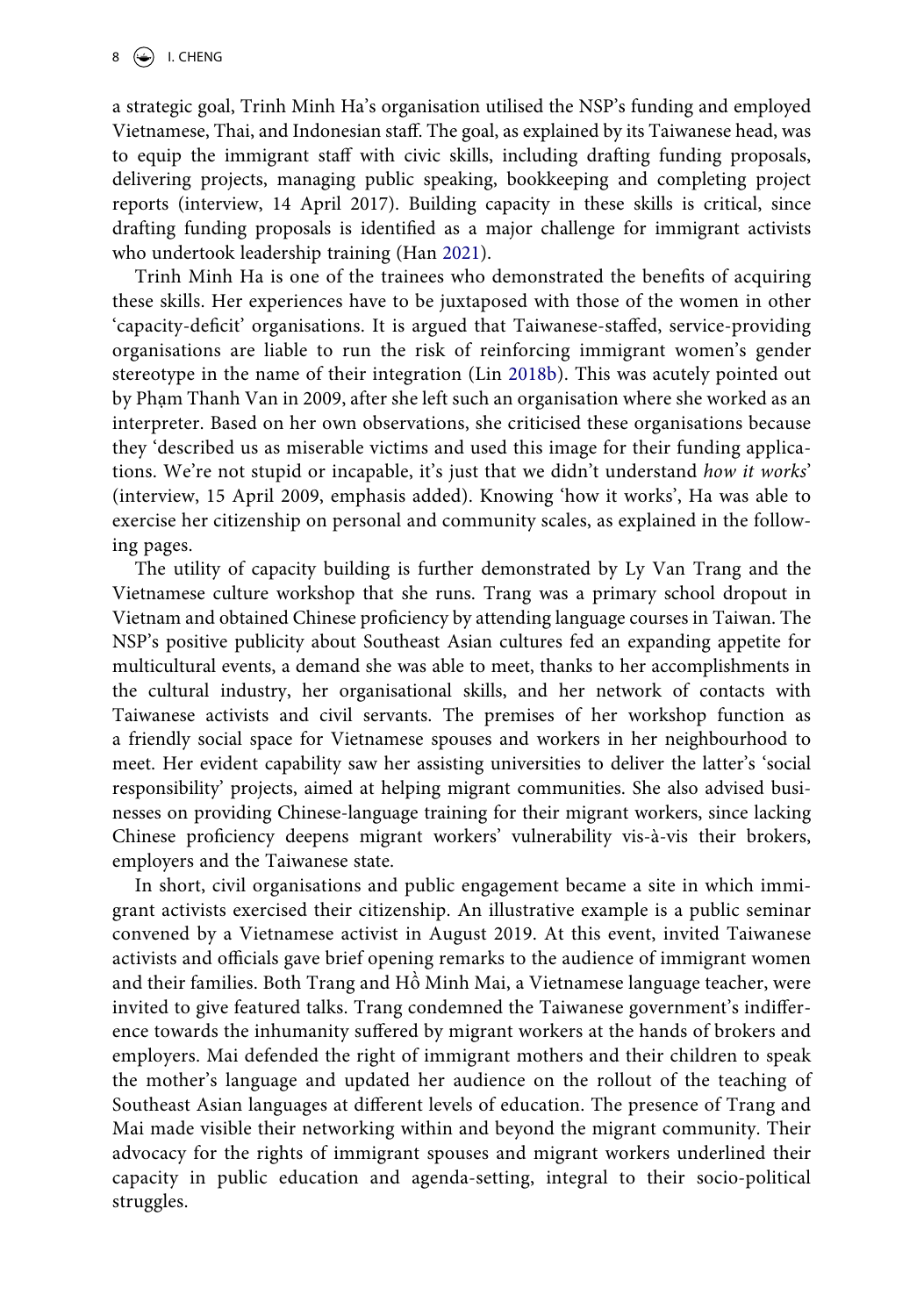#### *Motherhood motivation and empowerment*

As mentioned above, the NSP promoted the acquisition of Southeast Asian language proficiency in Taiwan. This provided Hồ Minh Mai with critical resources for strengthening the self-esteem of mixed children. That is, although she was a university teacher, she offered to teach at her daughter's primary school, since commanding respect as a teacher in front of all pupils protected not only her daughter but also other mixed children at the same school from the discrimination experienced by mixed children (interview, 11 December 2017). In so doing, the school became a site of her motherhoodinstantiated act in which she contested the stigmatisation of immigrant women as incompetent mothers. However, she also cautioned that the number of teaching hours was small hence it might not be a reliable source of income for immigrant women.

As discussed above, the mother–child relationship is at the centre of the NSP's rescripted discourse. In response, the interviewed activists made this relationship a site of citizenship in which they transformed their motherhood from a private intimacy to an act of compassion for other women and their children. Critically, Mai reminded that 'grannies and granddads (parents-in-law) don't read those glossy business magazines [which reported the reframing of the women and their children]' (interview, 15 April 2017). This saw Ha organised immigrant mothers to read books to children at school and in the library. She also designed activities encouraging Taiwanese in-laws' appreciation of Southeast Asian cultures. Aiming to raise the sense of worth of the mothers and their children, Ha's outreach reduced their isolation and included them in the migrant community, whilst she offered herself not only as a trustworthy contact but also as a reputable role model for the women. In this way, the NSP's instrumentalisation of the mother–child relationship was proactively utilised by Ha to enact her care and empowerment as part of her exercise of citizenship at home, at school or in the community.

On the other hand, maintaining the relationship amongst immigrant women, their natal family and their mixed children is branded as 'Natal Home Diplomacy' by the NSP. The mechanism of this 'diplomacy' is to finance the children's visits to their mothers' hometowns. The announcement of such funding was a highlight at the aforementioned public seminar. Two primary school children and their mothers thanked the Vietnamese host and her organisation for helping them win the grant. To showcase the children's knowledge of Vietnamese culture acquired during their stay in Vietnam, one of the children recited *in Vietnamese* the 'five things Ho Chi Minh taught (Vietnamese) children': 'love your country, love your comrade, learn well, take really good care of your sanitation, and be modest, honest and brave'. This recital received enthusiastic applause from Vietnamese mothers, arguably, for its evocation of their childhood memories, whereas the two children were praised for their academic capability. Whether and how the child's familiarity with the content of Vietnam's civic education given to primary school pupils contributed to Taiwan's 'Natal Home Diplomacy' seemed to be side-lined, since neither the convenor nor the two invited activists commented on this 'diplomacy'. Therefore, although the interviewed activists engaged with the NSP's reframing of their motherhood in their acts of empowerment and compassion, they appeared evasive about the NSP's politicisation of their transnational family ties.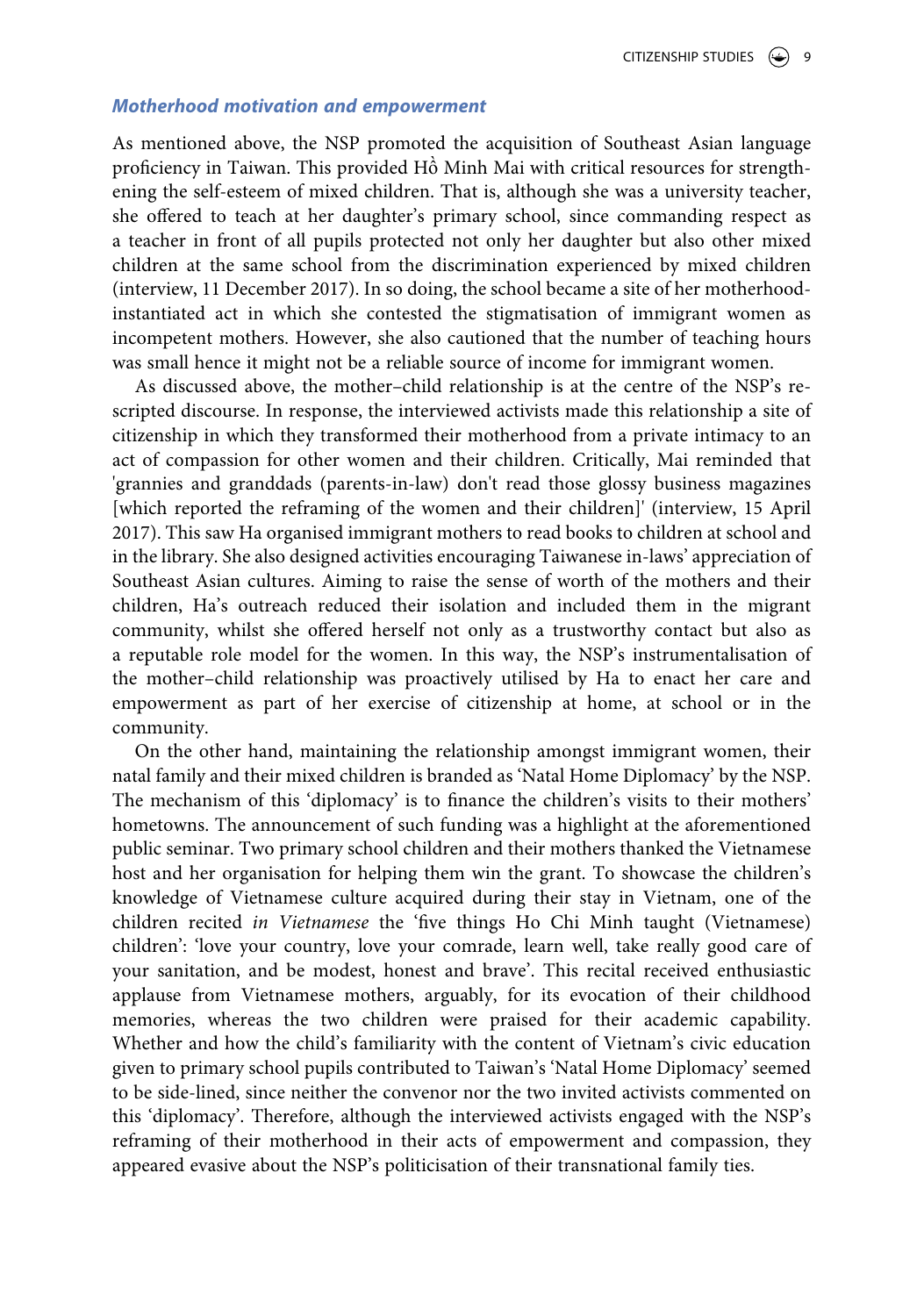<span id="page-10-0"></span>Beyond the NSP's instrumentalisation, Trang saw the publicity surrounding the children's potential as an opportunity to build capacity of mixed children. She recruited mixed children as volunteers helping at multicultural events organised by her. Her goal was to nurture the children's sense of mission, capability and skills (see Camino and Zeldin [2002](#page-14-12) for the youth's civic engagement). She explained that '[my daughter] didn't like my absence from home, but I told her what we do is *meaningful*' (interview, 17 April 2017, emphasis added). Her only daughter (a university student) has joined her campaign to help migrant workers and, in the summer of 2020, another mixed child began to participate in their work (interview, 9 July 2020). Trang's act of empowerment was echoed by Trinh Minh Ha's organisation. The organisation mobilised mixed children to join the campaign to demand reform of decision-making in matters of migration (social media posts, 8, 10 September 2020). These socio-political struggles were intended to instil a sense of ownership of migration issues amongst the children and enabled them to continue the reform campaign initiated by their mothers' generation. In the sociopolitical sphere constituted by the NSP, the interviewed activists enacted their citizenship *in relation to* their children, fellow migrants and the Taiwanese state and laid claim to their cultural rights and their autonomous motherhood.

#### *Contesting the exploitation of migrant workers*

<span id="page-10-2"></span>In the socio-political sphere constructed by the NSP, the interviewed activists also laid claim to labour rights on behalf of their fellow migrants. Perceived as transient, temporary and disposable *outsiders*, Southeast Asian workers, who numbered 605,935 (Ministry of Labour (MoL) [n.d.](#page-16-13)) when the NSP was announced, form the largest group of foreign residents in Taiwan. Paying a high recruitment fee to their brokers for their employment in Taiwan, they fill the chronic labour shortage in the manufacturing, construction, fishing, agriculture and care industries. Although contributing to Taiwan's production and reproduction, they suffer discrimination, debt bondage and 'legal servitude' (Lan [2007](#page-16-14)), a plight contested domestically and internationally (e.g. documented in the Trafficking in Persons Report published by the U.S. State Department). Even though they constitute an existing 'people-centred' link between Taiwan and Southeast Asia, halting the violation of their human rights is not included in the pronouncement of the NSP's 'people-to-people' aspiration.

<span id="page-10-1"></span>Also experiencing the *othering* of outsiders as imposed by the host society, the interviewed activists reached out to migrant workers out of compassion for their situation of suffering exploitation and injustice. Ha's organisation published a quarterly magazine in Chinese, Vietnamese, Indonesian and Thai languages for their Taiwanese and migrant readers. The magazine included sections on 'Know Your Rights' and news from their home countries. These were intended to keep the migrant spouses and workers informed of their rights and maintain their cultural links with their home countries. Ha and her organisation also assisted individual migrant workers to retrieve salaries withheld by their employers and helped sexually abused workers to return home.

Whilst these acts defended individual workers, Ly Van Trang's campaign was a fundamental challenge to migrant workers' recruitment and employment as regulated by the state. In April 2017, invited to give a talk to university students, Trang argued that the violation of migrant workers' rights has tarnished Taiwan's human rights record. Her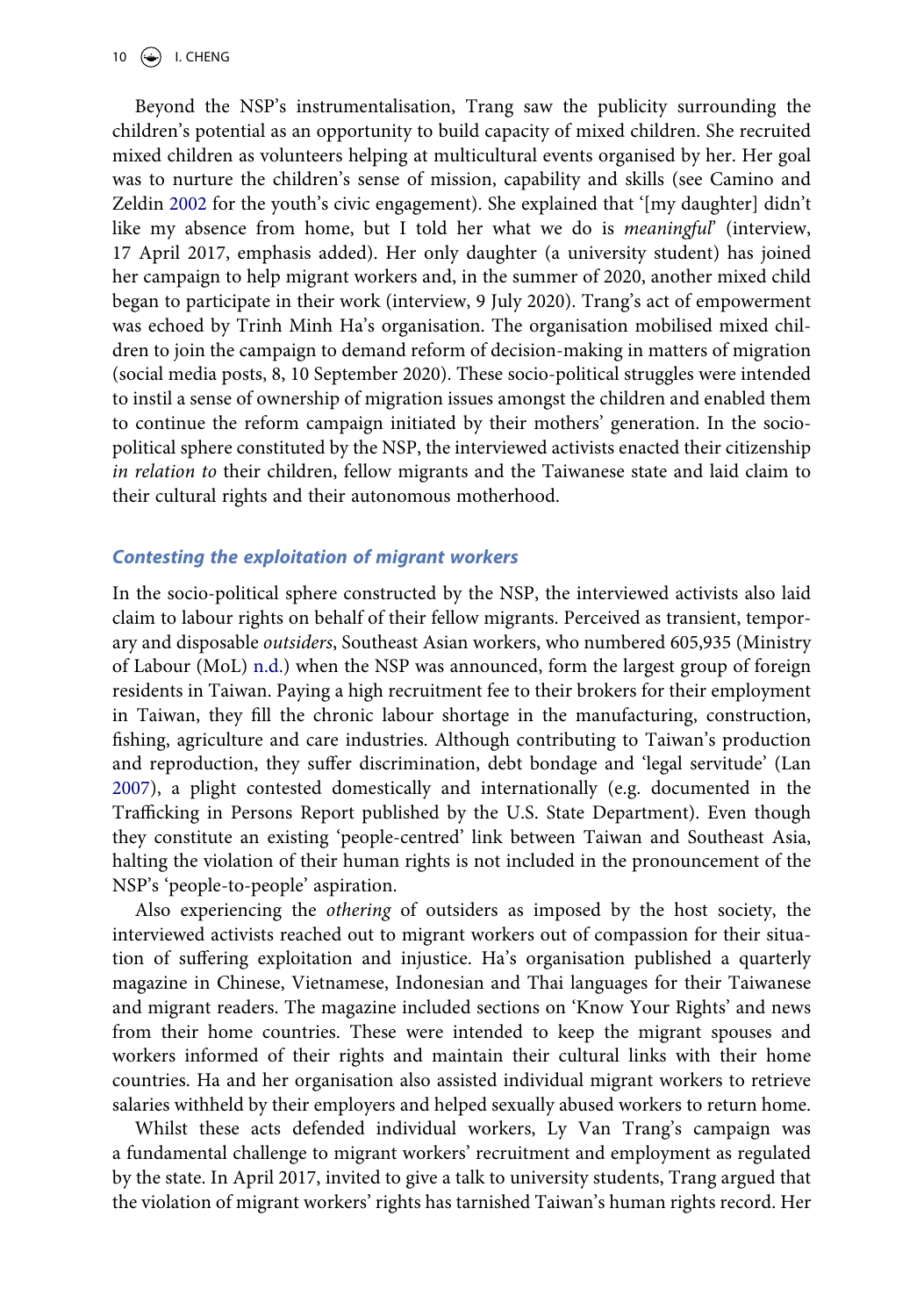audience asked what the Taiwanese government should do, citing the NSP's promotion of 'people-centred' interactions. She reminded the students that migrant workers '*do not have the right to vote*, therefore no Taiwanese politicians care about them' (17 April 2017, emphasis added). Mentioning that the Vietnamese government also did not respond to her petitions, she urged the two governments to cooperate to reform the exploitative brokerage system and combat corruption. At the abovementioned public seminar in August 2019, she called for the abolishment of recruitment fees. In sum, in the site of the labour market, the activists enacted their solidarity with migrant workers and, on their behalf, laid claim to the rights they had been deprived of. Trang's stress on migrant workers' ineligibility to vote specifically underlined the differentiation between citizens and non-citizens legalised by the Taiwanese state and the resultant socio-political and economic inequality exacerbated by exploitative brokerage and employment.

#### *Contesting gender bias*

<span id="page-11-1"></span><span id="page-11-0"></span>As analysed above, the NSP's appropriation of the mother–child relationship rendered the family a site for the activists to empower and care for immigrant mothers and children and defend their cultural rights. Nevertheless, the same discourse also reiterates immigrant women's role as mother and increases pressures on their maternity (see Chien, Tai, and Yeh [2012\)](#page-14-13). For Nguyễn Thị Minh Thu, a long-term volunteer at a local public health station, maternity and motherhood is the most difficult challenge encountered by immigrant women, who are often pressured by their in-laws into early childbirth and over their son preference (see Sheu [2007;](#page-17-1) Lan [2008](#page-16-15) for women's reproduction pressure). Therefore, her priority was to help Vietnamese women protect their health and ameliorate the tension between them and their in-laws. She accompanied social workers in their home visits to newly arrived women. Capitalising on the respect she enjoyed in the neighbourhood, she acted as a personal guarantor for these women and tried to persuade their in-laws to allow them to leave home and attend language training that was indispensable for their independence. In short, Thu assisted the women to protect their health and their mobility.

The NSP's gender bias is not only found in immigrant women's maternity but also in the labour market for tour guiding, as highlighted by Ngô Xuân Phoung's experiences. In addition to being an interpreter leading a self-help organisation, Phoung is also a licenced tour guide. Experiencing the physical, mental and financial constraints imposed by her in-laws on her spatial freedom and knowing the prevalence of such impositions amongst immigrant women, Phuong asked 'how many husbands or in-laws would allow their wives or daughters-in-law to leave home [to work as a tour guide]?' (interview, 13 April 2017). To answer her question, it is necessary to unpack women's gendered mobility (Martin and Dragojlovic [2019,](#page-16-16) 276).

<span id="page-11-3"></span><span id="page-11-2"></span>Women's gendered mobility is derived from their role as home-bound carers. As mentioned above, when Trang's daughter was young, she reluctant to see her away from home for work, whereas Thu endeavoured to ensure that newly arrived women could leave home and attend language training. Gendered mobility is particularly pronounced in the tour-guiding profession. The tour-guiding market is globally known for its gender bias (World Tourism Organization (UNWTO) and United Nations Entity for Gender Equality and the Empowerment of Women (UN Women)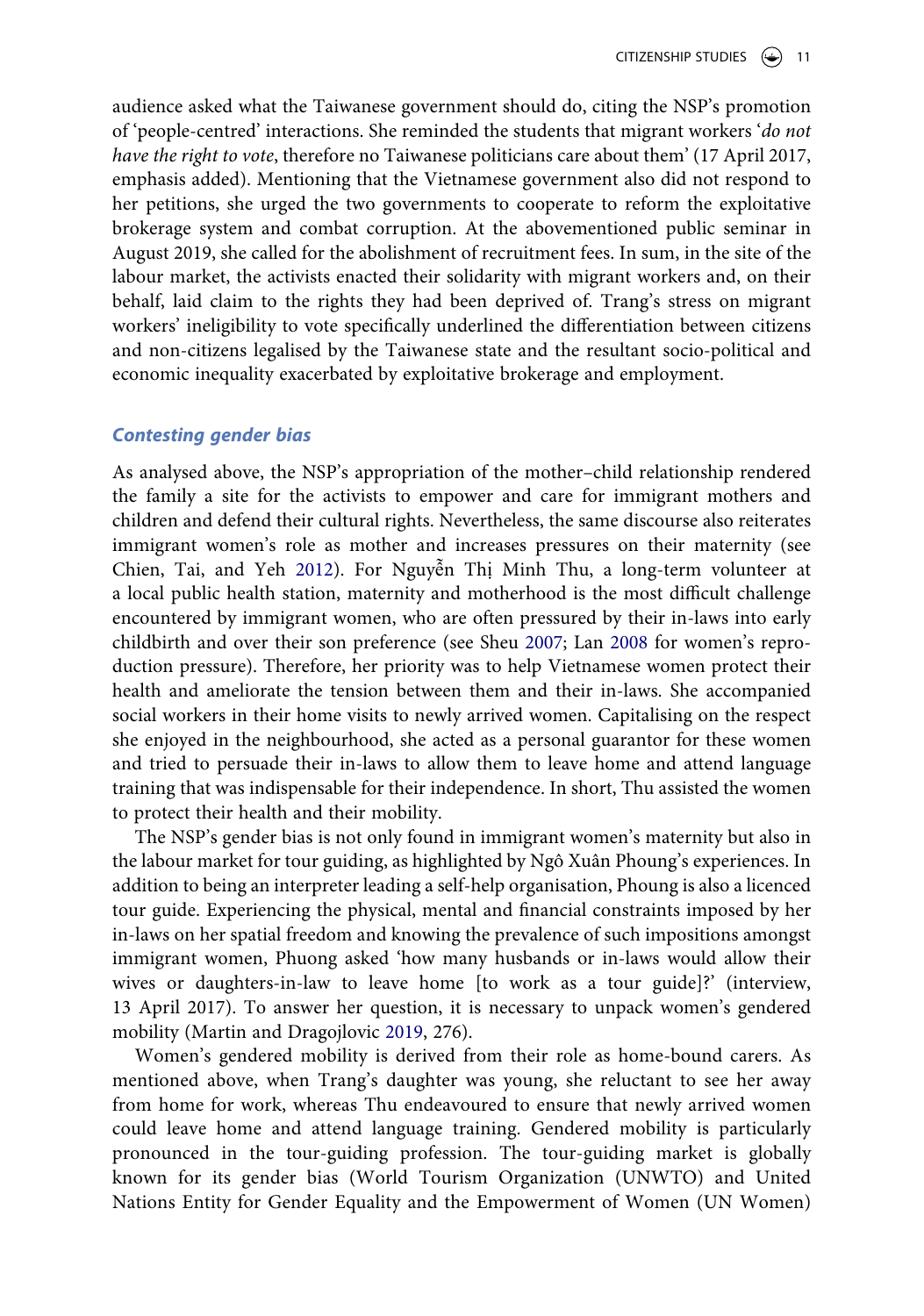<span id="page-12-2"></span><span id="page-12-0"></span>[2011](#page-17-15), 9). In Taiwan, restricted by their caring duties, licenced female guides do not necessarily enter the market and male guides outnumber female guides, mainly because tour operators prefer to employ male guides for their physical strength and lower lodging costs (sharing accommodation with male drivers) (NTCG n.d.). In addition to being expected to stay at home and look after their families (see Chuang, Hsieh, and Lin [2010,](#page-14-14) 520), immigrant women were also challenged by their level of Chinese language proficiency (NTCG n.d.), a disadvantage illustrated by the fact that in 2018, only 44 Vietnamese women passed the licence examination (Taiwan News [2018b](#page-17-16)). Thus, it is immigrant women like Phuong who are more likely to pass the written exam, become licenced and able to join the market, due to their higher level of acculturation and Chinese language proficiency, as well as having adult children and thus being free from daily childcare. In this light, Phuong's question echoes the assertion that women's access to citizenship rights is hampered by their role as home-bound carers (Walby 1994).

On the other hand, the extremely small number of licenced tour guides is also a reminder that immigrant women's absence from home is perceived to cast doubt on their chastity. That is, absence from home is derogatorily associated with '*running away*' (Lin [2018b\)](#page-16-4), a tell-tale sign of abandoning their marriages or fraudulent marriages associated with sex work (Tseng [2014](#page-17-11)). The public's intrusive curiosity in their intertwined mobility and chastity put them under the watchful gaze of their elderly neighbours. Mai recalled this kind of intrusion: 'I don't need to tell my husband where I'm going, but I'll have to tell them. If I dress up, they'd ask where I'm going, or what I'm doing today. If I leave home for work early or late, or return home from work early or late, they'd ask what I did today' (interview, 15 April 2017). Behaving like '*de facto* parents-in-law', these elderly neighbours were in effect conducting a 'neighbourhood watch' over immigrant women's mobility and chastity. In sum, the experiences of Phuong and Mai foregrounded gender bias embedded in the labour market and gendered mobility in the women's everyday lives. They made the NSP's utilisation of immigrant women for tourism revenue a site of contestation against the bias whereby they laid claim to women's employment rights as well as their right to socio-economic and spatial mobility.

#### **Conclusion**

<span id="page-12-1"></span>Regarding the NSP as a fluid socio-political space, this paper has examined how the five Vietnamese activists enacted their citizenship in the family domain and public sphere. This paper found that the NSP treated Southeast Asian women's family relationships and motherhood as political resources, through which a positive discourse towards the women and their children emerged. A manifestation of this purposeful reframing was the 'Natal Home Diplomacy' discourse and its financing of mixed children's 'root-seeking' politicised the private family domain as a public policy arena. The NSP aimed to use immigrant women to realise its goals in the acquisition of Southeast Asian languages and the increase in tourism from Southeast Asia. These political economic interests conflated the women's private role as daughters and mothers and their public roles as workers and immigrants of foreign culture. Taiwan is proposed as an example of a 'migration state' (Hollifield [2004\)](#page-15-20)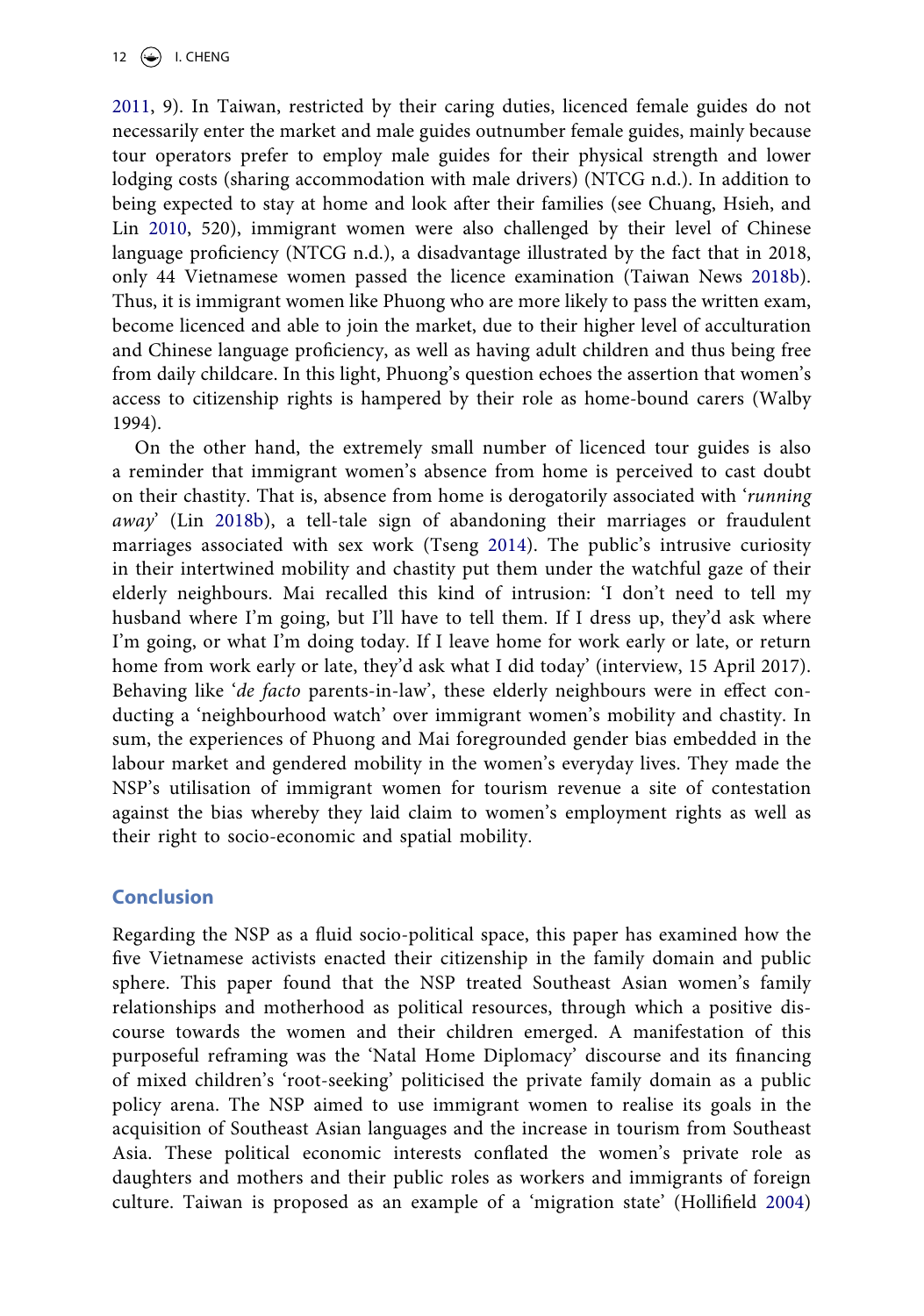<span id="page-13-2"></span>which opens its market for economic benefits but closes the political polity for the sake of cohesion (Cheng [2021b](#page-14-15)). However, the NSP's 'discovery' of the political usefulness of immigrant women and their children and the resultant positive reframing underlines its self-serving inclusion of them for political and economic gains.

Analysing the activists' exercise of citizenship as their 'acts of citizenship', this paper found that, aided by the NSP, their acts were enabled by building their capacity for participation in civil organisations and public engagement. The *meaningful* acts that were carried out by them not only improved individuals' wellbeing but also contested structural bias and differentiation that perpetuate gender inequality and the inequality between citizens and non-citizens. The former included their empowerment of and compassion for immigrant women, mixed children and migrant workers. The latter was manifested by their protest against the gender bias embedded in their daily life and the exploitation of migrant workers. Unfolding along the change of their life course from being a wife to being a mother, citizen and worker, their empowerment, compassion and contestation took place in the sites of family, civil organisation, school, library and labour market on individual, community, societal and state scale. In their socio-political struggles, they laid claim to their rights to speak their own languages, free themselves and their children from discrimination, assert their autonomous motherhood against politicisation by the state, and protect their health and their mobility. Out of compassion, they also promoted migrant workers' rights against exploitative brokerage and employment. Their rights-claim demonstrated their subjectivity and independence.

<span id="page-13-6"></span><span id="page-13-4"></span>Being sensitive to the gendering of marriage migration, this paper contributes to offering insights into immigrant women's exercise of citizenship in their multiple roles as daughters, wives, mothers, citizens and workers (Piper and Roces [2004](#page-17-17)) along their changing life course. Answering the call to emphasise immigrant women's resistance (Choo 2018), this paper foregrounded their grassroots-level acts and demonstrated their potential for making differences. That is, equipped with their daily experiences and practices, they set an example of making the state accountable for its indifference to gender bias and its indifference towards human rights violations. Although publicised as exercising 'warm power' to advance 'human values' (Yang and Chiang [2019](#page-17-18)), the NSP's 'people-centred' aspiration is criticised for being vague and difficult to measure in terms of efficacy (Chen [2020\)](#page-14-16). From the bottom up, the activists' advocacy for migrant workers further discredited the image as a 'human rights defender' carefully constructed by the Taiwanese state (Cheng and Momesso [2017](#page-14-17)). Mostly, their dynamic, complex and contentious interactions with the NSP underlined its hypocrisy and neoliberalism (Lan [2019](#page-16-1)) which is a 'terrain of struggle' (Stasiulis and Bakan [1997](#page-17-19)) for them to realise their act of citizenship.

#### <span id="page-13-5"></span><span id="page-13-3"></span><span id="page-13-1"></span>**Disclosure statement**

No potential conflict of interest was reported by the author(s).

#### **References**

<span id="page-13-0"></span>Bélanger, D. [2007.](#page-3-0) "The House and the Classroom: Vietnamese Immigrant Spouses in South Korea and Taiwan." *Population and Society* 3 (1): 39–59.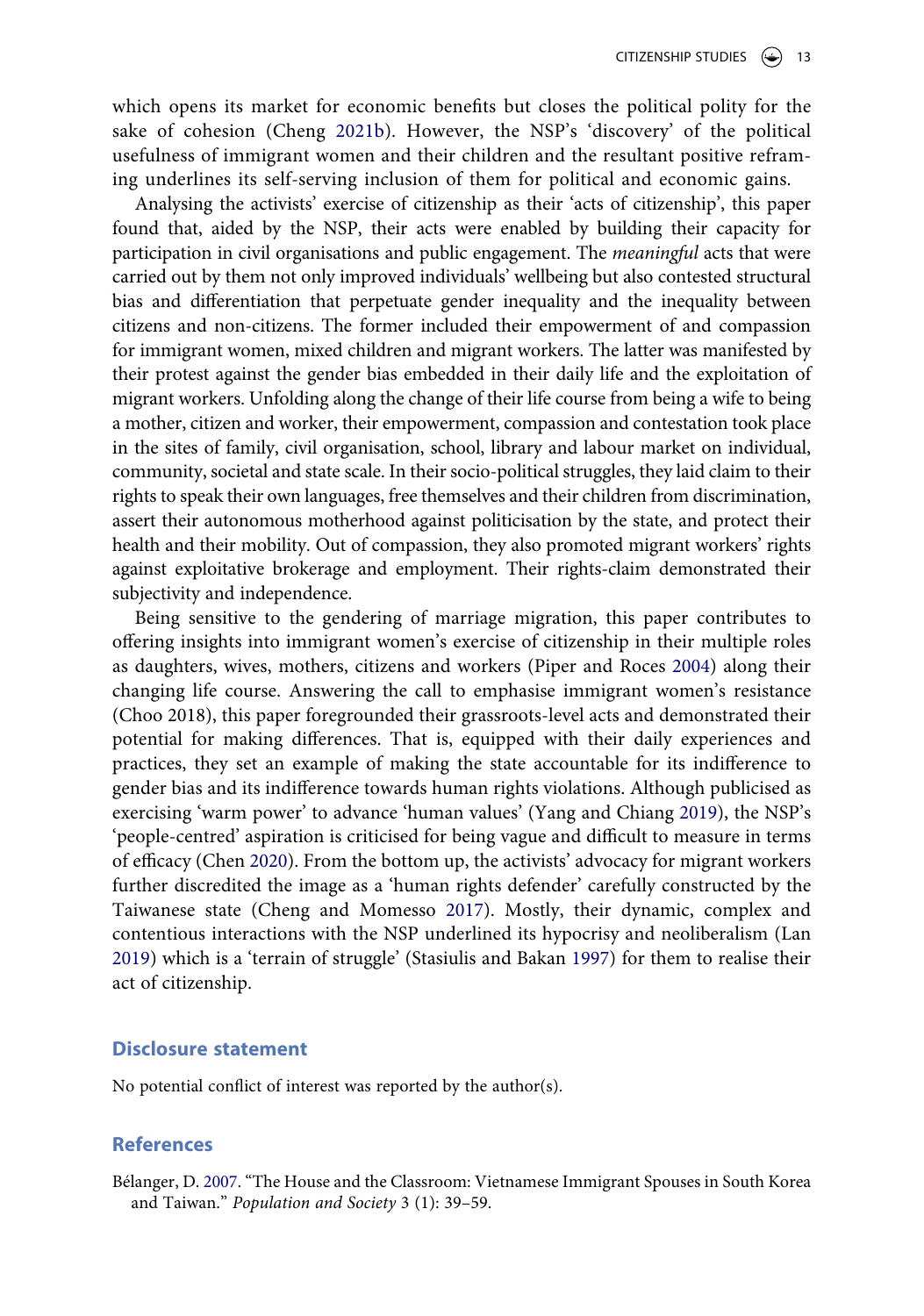- <span id="page-14-1"></span>Bélanger, D., and T. G. Linh. [2011](#page-2-0). "The Impact of Transnational Migration on Gender and Marriage in Sending Communities of Vietnam." *Current Sociology* 59 (1): 59–77. doi:[10.1177/](https://doi.org/10.1177/0011392110385970) [0011392110385970.](https://doi.org/10.1177/0011392110385970)
- <span id="page-14-11"></span>Bureau of Foreign Trade (BoFT). [n.d.](#page-6-0) *New Southbound Policy: the Information of the 18 countries; statistics of individual countries* (in Chinese). Accessed 29 October 2020, [https://newsouth](https://newsouthboundpolicy.trade.gov.tw/#) [boundpolicy.trade.gov.tw/#,](https://newsouthboundpolicy.trade.gov.tw/#) [https://newsouthboundpolicy.trade.gov.tw/PageDetail?pageID=](https://newsouthboundpolicy.trade.gov.tw/PageDetail?pageID=2047%26nodeID=27) [2047&nodeID=27](https://newsouthboundpolicy.trade.gov.tw/PageDetail?pageID=2047%26nodeID=27)
- <span id="page-14-12"></span>Camino, L., and S. Zeldin. [2002.](#page-10-0) "From Periphery to Center: Pathways for Youth Civic Engagement in the Day-to-day Life of Communities." *Applied Developmental Science* 6 (4): 213–220. doi:[10.1207/S1532480XADS0604\\_8.](https://doi.org/10.1207/S1532480XADS0604_8)
- <span id="page-14-7"></span>Chang, H. C. [2020](#page-3-1). "Do Gender Systems in the Origin and Destination Societies Affect Immigrant Integration? Vietnamese Marriage Migrants in Taiwan and South Korea." *Journal of Ethnic and Migration Studies* 46 (14): 2937–2955. doi:[10.1080/1369183X.2019.1585014.](https://doi.org/10.1080/1369183X.2019.1585014)
- <span id="page-14-0"></span>Chen, C. J., and T. L. Yu. [2005](#page-2-1). "Public Attitudes Towards Taiwan's Immigration Policies." *Taiwanese Sociology* 10: 95–148.
- <span id="page-14-16"></span>Chen, P. K. [2020](#page-13-1). "Taiwan's "People-centered" New Southbound Policy and Its Impact on US– Taiwan Relations." *The Pacific Review* 33 (5): 813–841. doi:[10.1080/09512748.2019.1594349.](https://doi.org/10.1080/09512748.2019.1594349)
- <span id="page-14-10"></span>Chen, X. [1996](#page-6-1). "Taiwan Investments in China and Southeast Asia: "Go West, but Also Go South"." *Asian Survey* 36 (5): 447–467. doi:[10.2307/2645493](https://doi.org/10.2307/2645493).
- <span id="page-14-2"></span>Cheng, I. [2013](#page-3-2). "Making Foreign Women the Mother of Our Nation: The excluding and Assimilating Immigrant Wives from Outside." *Asian Ethnicity* 14 (2): 157–179. doi:[10.1080/](https://doi.org/10.1080/14631369.2012.759749) [14631369.2012.759749](https://doi.org/10.1080/14631369.2012.759749).
- <span id="page-14-4"></span>Cheng, I. [2017.](#page-3-3) "She Cares because She Is a Mother: The Intersection of Citizenship and Motherhood of Southeast Asian Immigrant Women in Taiwan." In *International Marriages and Martial Citizenship: Southeast Asian Women on the Move*, edited by A. Fresnoza-Flot and G. Ricordeau, 158–175. Abingdon: Routledge.
- <span id="page-14-9"></span>Cheng, I. [2021a.](#page-5-0) "Maneuvering in the Linguistic Borderland: Southeast Asian Migrant Women's Language Strategies in Taiwan'." In *Taiwan: Manipulation of Ideology and Struggle for Identity*, edited by C. Shei, 183–202. Abingdon: Routledge.
- <span id="page-14-15"></span>Cheng, I. [2021b.](#page-13-2) "Productivity, Cohesion and Dignity: The Contestation of Migration Policy under the First Tsai Ing-wen Administration." In *Navigating in Stormy Waters: Taiwan during the First Administration of Tsai Ing-wen*, edited by G. Shubert and C.-Y. Lee. Abgindon: Routledge.
- <span id="page-14-17"></span>Cheng, I., and L. Momesso. [2017](#page-13-3). "Look, the World Is Watching How We Treat Migrants! the Making of the Anti-Trafficking Legislation during the Ma Administration." *Journal of Current Chinese Affairs* 46 (1): 61–99. doi:[10.1177/186810261704600104.](https://doi.org/10.1177/186810261704600104)
- <span id="page-14-13"></span>Chien, L. Y., C. J. Tai, and M. C. Yeh. [2012.](#page-11-0) "Domestic Decision-making Power, Social Support, and Postpartum Depression Symptoms among Immigrant and Native Women in Taiwan." *Nursing Research* 61 (2): 103–110. doi:[10.1097/NNR.0b013e31824482b6.](https://doi.org/10.1097/NNR.0b013e31824482b6)
- <span id="page-14-8"></span>Chin, J., and S. Yu. [2009](#page-5-1). "School Adjustment among Children of Immigrant Mothers in Taiwan." *Social Behavior and Personality* 36 (8): 1141–1150. doi:[10.2224/sbp.2008.36.8.1141](https://doi.org/10.2224/sbp.2008.36.8.1141).
- <span id="page-14-3"></span>Chin, L. C. [2017](#page-3-4). "Reconciling Marital Citizenship in Malaysia through Activism: Gender, Motherhood and Belongingness." In *International Marriages and Martial Citizenship: Southeast Asian Women on the Move*, edited by A. Fresnoza-Flot and G. Ricordeau, 59–78. Abingdon: Routledge.
- <span id="page-14-5"></span>Choo, H. Y. [2016.](#page-3-5) *Decentering Citizenship: Gender, Labor, and Migrant Rights in South Korea*. Stanford University Press.
- <span id="page-14-6"></span>Choo, H. Y. [2017.](#page-3-6) "Maternal Guardians: Intimate Labor and the Pursuit of Gendered Citizenship among South Korean Volunteers for Migrant Women." *Sexualities* 20 (4): 497–514. doi:[10.1177/1363460716651416](https://doi.org/10.1177/1363460716651416).
- <span id="page-14-14"></span>Chuang, H. L., N. Hsieh, and E. S. Lin. [2010](#page-12-0). "Labour Market Activity of Foreign Spouses in Taiwan: Employment Status and Choice of Employment Sector." *Pacific Economic Review*  15 (4): 505–531. doi:[10.1111/j.1468-0106.2009.00461.x.](https://doi.org/10.1111/j.1468-0106.2009.00461.x)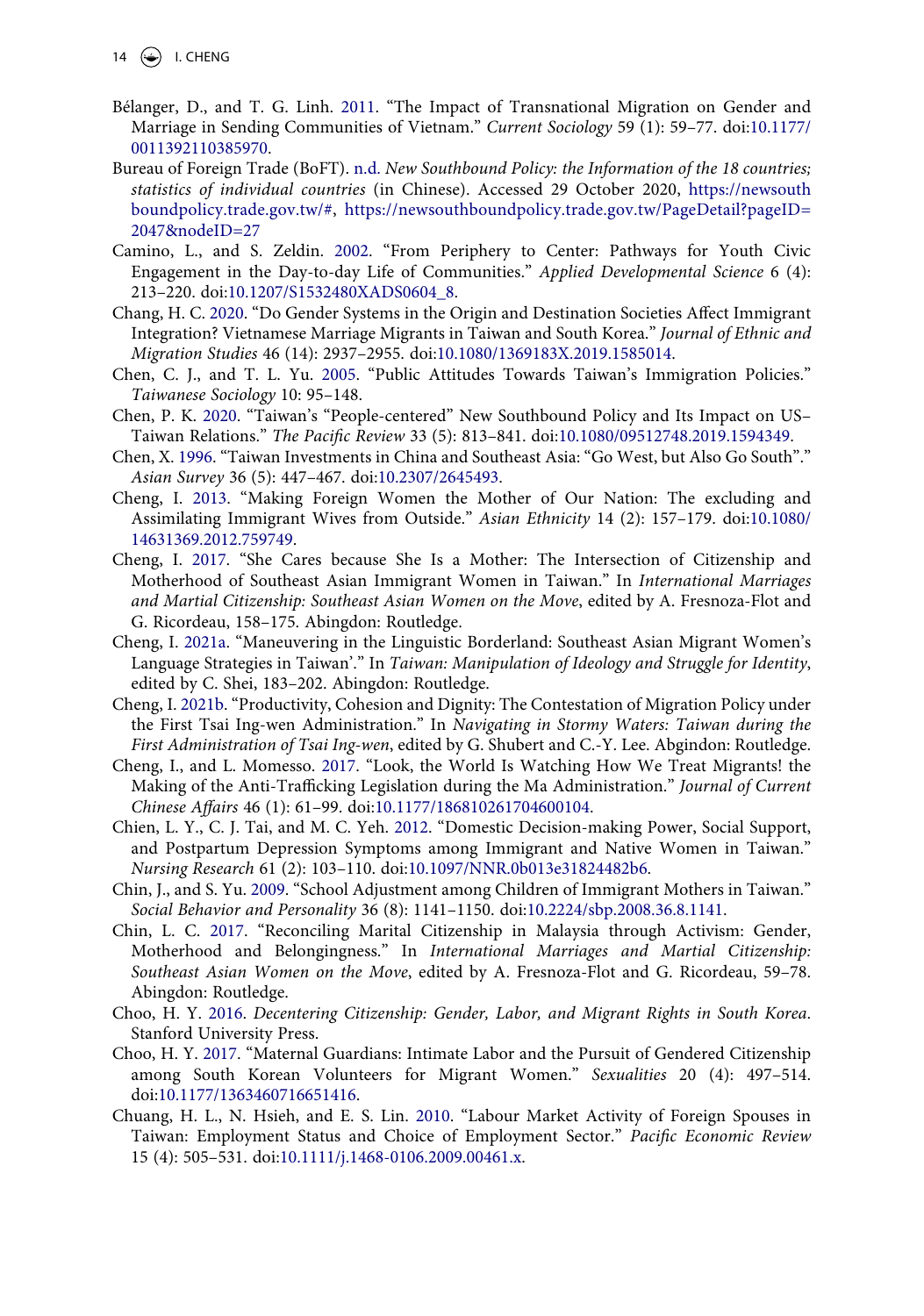- Chung, C., K. Kim, and N. Piper. 2016. "Marriage Migration in Southeast and East Asia Revisited through a Migration-development Nexus Lens." *Critical Asian Studies* 48 (4): 463–472. doi:[10.1080/14672715.2016.1226600](https://doi.org/10.1080/14672715.2016.1226600).
- <span id="page-15-14"></span>Commonwealth. [2016.](#page-6-2) *Why Would Vietnamese Bank Open Branch in Taiwan?*, 24 November. Accessed 18 June 2018, <https://www.cw.com.tw/article/article.action?id=5072629>
- <span id="page-15-17"></span>Control Yuan (CY). [2017](#page-7-0). *Investigation Report* (serial number: wai diao 009). 22 November. Taipei: CY.
- <span id="page-15-10"></span>Department of Household Registration (DoHR). [n.d.](#page-5-2) *Population Statistics by County, by Legal Status and by Parents' Nationality*. Accessed 27 October 2020, [https://www.ris.gov.tw/app/](https://www.ris.gov.tw/app/portal/346) [portal/346](https://www.ris.gov.tw/app/portal/346)
- <span id="page-15-0"></span>Enloe, C. [2014](#page-1-0). *Bananas, Beaches and Bases: Making Feminist Sense of International Politics*. Berkeley: University of California Press.
- <span id="page-15-16"></span>Executive Yuan (EY). [2016.](#page-6-3) *The New Southbound Policy Action Plan*, 26 September. Accessed 27 October 2020, [www.ey.gov.tw](http://www.ey.gov.tw) (under the heading 'Important Policy').
- <span id="page-15-18"></span>Gittell, M., I. Ortega-Bustamante, and T. Steffy. [2000.](#page-7-1) "Social Capital and Social Change: Women's Community Activism." *Urban Affairs Review* 36 (2): 123–147. doi:[10.1177/10780870022184804](https://doi.org/10.1177/10780870022184804).
- <span id="page-15-15"></span>Global Vision. [2016.](#page-6-2) *Why Would Taiwan Increase Investment in Vietnam against All Odds?*, 27 October. Accessed 18 June 2018, <https://www.gvm.com.tw/article.html?id=22288>
- <span id="page-15-19"></span>Han, P. C. [2021.](#page-8-0) "A Blueprint of Leadership Development for Female Marriage Migrants: A Pilot Exploration in Taiwan." *Adult Learning* 20 (6). 1045159520981164.
- <span id="page-15-20"></span>Hollifield, J. F. [2004](#page-12-1). "The Emerging Migration State." *International Migration Review* 38 (3): 885–912. doi:[10.1111/j.1747-7379.2004.tb00223.x.](https://doi.org/10.1111/j.1747-7379.2004.tb00223.x)
- <span id="page-15-11"></span>Hsia, H. C. [2007](#page-5-3). "Imaged and Imagined Threat to the Nation: The Media Construction of the "Foreign Brides" Phenomenon as Social Problem in Taiwan." *Inter-Asia Cultural Studies* 8 (1): 55–85. doi:[10.1080/14649370601119006.](https://doi.org/10.1080/14649370601119006)
- <span id="page-15-1"></span>Hsia, H. C. [2009](#page-2-2). "Foreign Brides, Multiple Citizenship and the Immigrant Movement in Taiwan." *Asian and Pacific Migration Journal* 18 (1): 17–46. doi:[10.1177/011719680901800102.](https://doi.org/10.1177/011719680901800102)
- <span id="page-15-13"></span>Hsiao, R., and M. Borsoi-Kelly [2019](#page-6-4). "Taiwan's New Southbound Policy in the U.S. Free and Open Indo-Pacific", *Asia Pacific Bulletin* No. 470. 10 April. Accessed 13 January 2021, [https://www.](https://www.eastwestcenter.org/publications/taiwan%E2%80%99s-new-southbound-policy-in-the-us-free-and-open-indo-pacific) [eastwestcenter.org/publications/taiwan%E2%80%99s-new-southbound-policy-in-the-us-free](https://www.eastwestcenter.org/publications/taiwan%E2%80%99s-new-southbound-policy-in-the-us-free-and-open-indo-pacific)[and-open-indo-pacific](https://www.eastwestcenter.org/publications/taiwan%E2%80%99s-new-southbound-policy-in-the-us-free-and-open-indo-pacific)
- <span id="page-15-2"></span>Isin, E. F. [2007](#page-2-3). "Theorising Acts of Citizenship." In *Acts of Citizenship*, edited by E. F. Isin and G. M. Nielsen, 15–43. London: Zed Books.
- <span id="page-15-3"></span>Isin, E. F. [2009](#page-2-3). "Citizenship in Flux: The Figure of the Activist Citizen." *Subjectivity* 29 (1): 367–388. doi:[10.1057/sub.2009.25](https://doi.org/10.1057/sub.2009.25).
- <span id="page-15-4"></span>Isin, E. F. [2017.](#page-2-3) "Performative Citizenship." In *The Oxford Handbook of Citizenship*, edited by A. Shachar, R. Bauböck, I. Bloemraad, and M. Vink, 500–524. Oxford: Oxford University Press.
- <span id="page-15-5"></span>Jones, G., and H. H. Shen. [2008](#page-2-4). "International Marriage in East and Southeast Asia: Trends and Research Emphases." *Citizenship Studies* 12 (1): 9–25. doi:[10.1080/13621020701794091](https://doi.org/10.1080/13621020701794091).
- Jones, G. W. 2005. "The "Flight from Marriage" in South-East and East Asia." *Journal of Comparative Family Studies* 36 (1): 93–119. doi:[10.3138/jcfs.36.1.93.](https://doi.org/10.3138/jcfs.36.1.93)
- <span id="page-15-12"></span>Keng, K. Y. [2016](#page-5-4). *School Performance of Second Generation Southeast Asian Taiwanese Stigmatised and Undiscovered Potentials in Globalisation*. Doctoral dissertation, University of Hawaii.
- <span id="page-15-7"></span>Kim, A. E. [2009.](#page-3-0) "Demography, Migration and Multiculturalism in South Korea." *The Asia-Pacific Journal* 7 (6): 1–18.
- <span id="page-15-6"></span>Kim, H. K. [2012](#page-2-0). "Marriage Migration between South Korea and Vietnam: A Gender Perspective." *Asian Perspective* 36 (3): 531–563. doi:[10.1353/apr.2012.0020](https://doi.org/10.1353/apr.2012.0020).
- <span id="page-15-8"></span>Kim, M. [2013](#page-3-2). "Citizenship Projects for Marriage Migrants in South Korea: Intersecting Motherhood with Ethnicity and Class." *Social Politics* 20 (4): 455–481. doi:[10.1093/sp/jxt015.](https://doi.org/10.1093/sp/jxt015)
- <span id="page-15-9"></span>Kim, Y., and H. Shin. [2018](#page-3-7). "Governing through Mobilities and the Expansion of Spatial Capability of Vietnamese Marriage Migrant Activist Women in South Korea." *Singapore Journal of Tropical Geography* 39 (3): 364–381. doi:[10.1111/sjtg.12229.](https://doi.org/10.1111/sjtg.12229)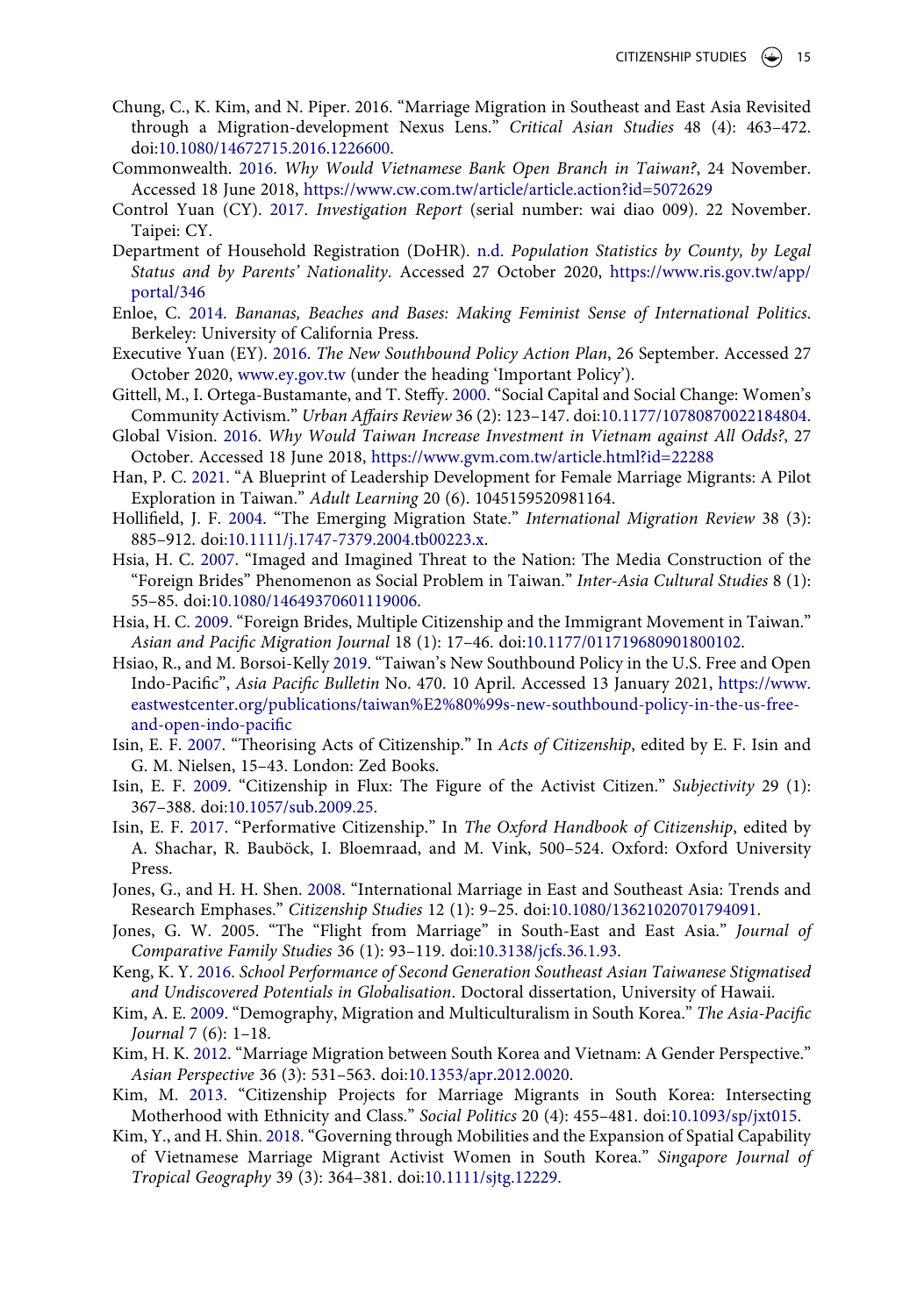16  $\left(\bigoplus$  I. CHENG

- <span id="page-16-14"></span>Lan, P. C. [2007](#page-10-1). "Legal Servitude and Free Illegality: Migrant "Guest" Workers in Taiwan." In *Asian Diasporas: New Formations, New Conceptions*, edited by L. Bailey, B. Harries, and S. Lok, 253–277. Stanford: Stanford University Press.
- <span id="page-16-15"></span>Lan, P. C. [2008](#page-11-1). "Migrant Women's Bodies as Boundary Markers: Reproductive Crisis and Sexual Control in the Ethnic Frontiers of Taiwan." *Signs: Journal of Women in Culture and Society*  33 (4): 833–861. doi:[10.1086/528876](https://doi.org/10.1086/528876).
- <span id="page-16-1"></span>Lan, P. C. [2019](#page-3-2). "From Reproductive Assimilation to Neoliberal Multiculturalism: Framing and Regulating Immigrant Mothers and Children in Taiwan." *Journal of Intercultural Studies* 40 (3): 318–333. doi:[10.1080/07256868.2019.1598952](https://doi.org/10.1080/07256868.2019.1598952).
- <span id="page-16-2"></span>Lee, H. K. [2003](#page-3-8). "Gender, Migration and Civil Activism in South Korea." *Asian and Pacific Migration Journal* 12 (1–2): 127–153. doi:[10.1177/011719680301200106](https://doi.org/10.1177/011719680301200106).
- <span id="page-16-12"></span>Legislative Yuan (LY), [2017](#page-7-2). "*Legislative Yuan Motion Brief"*. Legislative Yuan No. 887, Executive Yuan Initiative No 15700–192. The Fifth Session of the Ninth Legislative Yan (立法院議案關係 文書, 院總第887號政府提案第15700 號之192): 1091–1096. 15 March.
- <span id="page-16-6"></span>Liao, P. C., and Y. H. Wang. [2013.](#page-6-5) "Growing up in Taiwan: Cultural Adjustment and Challenges for Children of Foreign Brides." *Journal of Diversity Management* 8 (1): 15–22.
- <span id="page-16-3"></span>Lin, J. H. [2018a.](#page-3-5) ""Assisting You to Become a Local": NGOs and Constructed Foreign Spouses in Eastern Taiwan." *Gender, Place & Culture* 25 (1): 118–133. doi:[10.1080/](https://doi.org/10.1080/0966369X.2017.1395819) [0966369X.2017.1395819.](https://doi.org/10.1080/0966369X.2017.1395819)
- <span id="page-16-4"></span>Lin, S. M. [2018b.](#page-3-6) ""Then You Can Ride the Scooter to Run Away!" Gender Positioning of Marriage-migrants in Adult Mandarin Education in Taiwan." *International Journal of Bilingual Education and Bilingualism* 21 (6): 617–631. doi:[10.1080/13670050.2016.1192102.](https://doi.org/10.1080/13670050.2016.1192102)
- <span id="page-16-16"></span>Martin, F., and A. Dragojlovic. [2019](#page-11-2). "Gender, Mobility Regimes, and Social Transformation in Asia." *Journal of Intercultural Studies* 40 (3): 275–286. doi:[10.1080/](https://doi.org/10.1080/07256868.2019.1599166) [07256868.2019.1599166.](https://doi.org/10.1080/07256868.2019.1599166)
- <span id="page-16-10"></span>Ministry of Education (MoE). [2016.](#page-6-6) *Southeast Asian Languages Added to the Teaching of Indigenous Languages for Primary and Secondary Education Curriculum so as to Enhance Students' Understanding of Southeast Asian Cultures*, 10 December. Accessed 19 June 2018, [https://www.edu.tw/News\\_Content.aspx?n=9E7AC85F1954DDA8&s=A776960664EFC953](https://www.edu.tw/News_Content.aspx?n=9E7AC85F1954DDA8%26s=A776960664EFC953)
- <span id="page-16-11"></span>Ministry of Education (MoE). [2017](#page-7-3). *New Southbound Policy Talent Cultivation Plans*. Accessed 14 January 2021, [http://ia.cku.edu.tw/ezfiles/28/1028/attach/46/pta\\_32781\\_8669520\\_47276.](http://ia.cku.edu.tw/ezfiles/28/1028/attach/46/pta_32781_8669520_47276.pdf) [pdf](http://ia.cku.edu.tw/ezfiles/28/1028/attach/46/pta_32781_8669520_47276.pdf)
- <span id="page-16-13"></span>Ministry of Labour (MoL). [n.d.](#page-10-2) *Numbers of Industrial and Social Welfare Workers by Industry*, August 2016. Accessed 27 October 2020, [https://statdb.mol.gov.tw/evta/jspProxy.aspx?sys=](https://statdb.mol.gov.tw/evta/jspProxy.aspx?sys=100%26kind=10%26type=1%26funid=wqrymenu2%26cparm1=wq14%26rdm=I4y9dcIi) [100&kind=10&type=1&funid=wqrymenu2&cparm1=wq14&rdm=I4y9dcIi](https://statdb.mol.gov.tw/evta/jspProxy.aspx?sys=100%26kind=10%26type=1%26funid=wqrymenu2%26cparm1=wq14%26rdm=I4y9dcIi)
- <span id="page-16-9"></span>National Development Council (NDC). [n.d.](#page-6-7). *Numbers of Overseas Students in Higher Education; Numbers of Migrant Workers by Nationality*. Accessed 29 October 2020, [https://www.ndc.gov.](https://www.ndc.gov.tw/Content_List.aspx?n=80C3A12901E1F481) [tw/Content\\_List.aspx?n=80C3A12901E1F481](https://www.ndc.gov.tw/Content_List.aspx?n=80C3A12901E1F481) and [https://www.ndc.gov.tw/Content\\_List.aspx?](https://www.ndc.gov.tw/Content_List.aspx?n=421CC0712EC314BD) [n=421CC0712EC314BD](https://www.ndc.gov.tw/Content_List.aspx?n=421CC0712EC314BD)
- <span id="page-16-5"></span>National Immigration Agency (NIA). [2016](#page-5-5). *Numbers of Foreign Spouses and Mainland Spouses (Including Spouses from Hong Kong and Macao) by Certificate*. Accessed 27 October 2020, <https://www.immigration.gov.tw/5385/7344/7350/8887/?alias=settledown>
- <span id="page-16-0"></span>National Security Council (NSC). [2006.](#page-1-1) *National Security Report*. Taipei: National Security Council.
- <span id="page-16-8"></span>New Taipei City Government (NTCG). [n.d.](#page-6-8). *A Plan to Improve the Training of Southeast Asian*  language-Speaking Tour Guides and Managers; A Follow-Up Plan (both in Chinese). Accessed 4 April 2021, [https://tour.ntpc.gov.tw/Content/Upload/ContentPageFile/5b63b284-3869-4a2c](https://tour.ntpc.gov.tw/Content/Upload/ContentPageFile/5b63b284-3869-4a2c-af10-b7bb8665956f.pdf)[af10-b7bb8665956f.pdf](https://tour.ntpc.gov.tw/Content/Upload/ContentPageFile/5b63b284-3869-4a2c-af10-b7bb8665956f.pdf), and [https://tour.ntpc.gov.tw/Content/Upload/ContentPageFile/](https://tour.ntpc.gov.tw/Content/Upload/ContentPageFile/a39c961b-a8da-4806-831f-53d3ae05fb29.pdf) [a39c961b-a8da-4806-831f-53d3ae05fb29.pdf](https://tour.ntpc.gov.tw/Content/Upload/ContentPageFile/a39c961b-a8da-4806-831f-53d3ae05fb29.pdf)
- <span id="page-16-7"></span>Office of Trade Negotiations (OTN). [2017.](#page-6-9) *The New Southbound Policy – A Practical Approach Moving Full Steam Ahead*, 6 October. Accessed 18 June 2018, [https://www.moea.gov.tw/Mns/](https://www.moea.gov.tw/Mns/otn_e/news/News_En.aspx?kind=6%26menu_id=6193%26news_id=72912) [otn\\_e/news/News\\_En.aspx?kind=6&menu\\_id=6193&news\\_id=72912](https://www.moea.gov.tw/Mns/otn_e/news/News_En.aspx?kind=6%26menu_id=6193%26news_id=72912)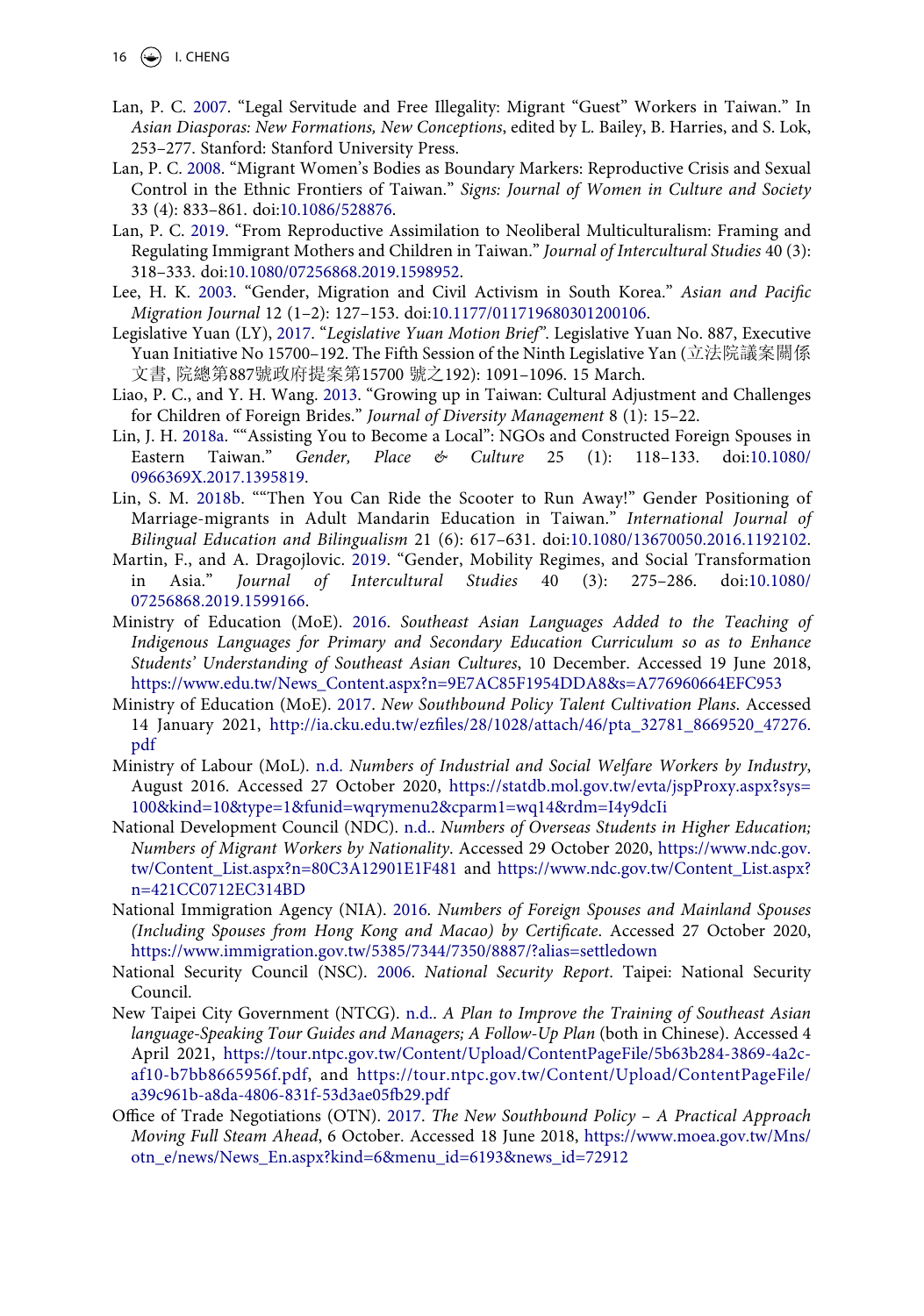- <span id="page-17-0"></span>Piper, N. [2008.](#page-2-5) "Political Participation and Empowerment of Foreign Workers: Gendered Advocacy and Migrant Labour Organising in Southeast and East Asia." In *New Perspectives on Gender and Migration: Livelihood, Rights and Entitlements*, edited by N. Piper, 247–273. London: Routledge.
- <span id="page-17-17"></span>Piper, N., and M. Roces, eds. [2004.](#page-13-4) *Wife or Worker? Asian Women and Migration*. Lanham: Rowman & Littlefield.
- <span id="page-17-3"></span>Schirmer, J. [1993.](#page-3-9) "The Seeking of Truth and the Gendering of Consciousness: The COMADRES of El Salvador and the Conavigua Widows of Guatemala." In *'Viva': Women and Popular Protest in Latin America*, edited by S. A. Radcliffe and S. Westwood, 30–64. London: Routledge.
- <span id="page-17-1"></span>Sheu, Y. H. [2007](#page-3-0). "Full Responsibility with Partial Citizenship: Immigrant Wives in Taiwan." *Social Policy & Administration* 41 (2): 179–196. doi:[10.1111/j.1467-9515.2007.00546.x](https://doi.org/10.1111/j.1467-9515.2007.00546.x).
- <span id="page-17-19"></span>Stasiulis, D., and A. B. Bakan. [1997.](#page-13-5) "Negotiating Citizenship: The Case of Foreign Domestic Workers in Canada." *Feminist Review* 57 (1): 112–139. doi:[10.1080/014177897339687](https://doi.org/10.1080/014177897339687).
- <span id="page-17-14"></span>Taiwan News. [2018a](#page-6-8). *Tourism between Taiwan and Vietnam Surged in 2017*. 13 April. Accessed March 26 2021, <https://www.taiwannews.com.tw/en/news/3404648>
- <span id="page-17-16"></span>Taiwan News. [2018b.](#page-12-2) *Follow Me! More New Residents Passed Tour Guide and Manager Exams* (in Chinese). 20 July. Accessed 4 April 2021, <https://www.taiwannews.com.tw/ch/news/3487173>
- <span id="page-17-12"></span>Tang, W. H. A., and H. Z. Wang. [2011](#page-5-6). "From Victims of Domestic Violence to Determined Independent Women: How Vietnamese Immigrant Spouses Negotiate Taiwan's Patriarchy Family System." *Women's Studies International Forum* 34 (5): 430–440. doi:[10.1016/j.](https://doi.org/10.1016/j.wsif.2011.06.005) [wsif.2011.06.005.](https://doi.org/10.1016/j.wsif.2011.06.005)
- <span id="page-17-6"></span>Tsai, Y. H., and H. M. Hsiao. [2006](#page-3-5). "The Non-governmental Organizations (Ngos) for Foreign Workers and Foreign Spouses in Taiwan: A Portrayal." *Asia Pacific Forum* 33: 1–31.
- <span id="page-17-11"></span>Tseng, H. H. [2014](#page-5-6). "Victims of Human Trafficking or Perpetrators of Fraudulent Marriage? Foreign Spouses Engaging in the Sex Industry in Taiwan." In *Human Trafficking in Asia: Forcing Issues*, edited by S. Yea, 49–63. London: Routledge.
- <span id="page-17-9"></span>Tseng, H. H. [2015.](#page-5-7) "Gender and Power Dynamics in Transnational Marriage Brokerage: The Ban on Commercial Matchmaking in Taiwan Reconsidered." *Cross-Currents: East Asian History and Culture Review* 4 (2): 519–545. doi:[10.1353/ach.2015.0032](https://doi.org/10.1353/ach.2015.0032).
- <span id="page-17-8"></span>Wang, H. Z. [2007](#page-5-6). "Hidden Spaces of Resistance of the Subordinated: Case Studies from Vietnamese Female Migrant Partners in Taiwan." *International Migration Review* 41 (3): 706–727. doi:[10.1111/j.1747-7379.2007.00091.x.](https://doi.org/10.1111/j.1747-7379.2007.00091.x)
- <span id="page-17-2"></span>Wang, H. Z., and D. Bélanger. [2008.](#page-3-0) "Taiwanizing Female Immigrant Spouses and Materializing Differential Citizenship." *Citizenship Studies* 12 (1): 91–106. doi:[10.1080/13621020701794224](https://doi.org/10.1080/13621020701794224).
- <span id="page-17-7"></span>Wang, H. Z., and S. M. Chang. [2002](#page-5-7). "The Commodification of International Marriages: Cross-border Marriage Business in Taiwan and Viet Nam." *International Migration* 40 (6): 93–116. doi:[10.1111/1468-2435.00224.](https://doi.org/10.1111/1468-2435.00224)
- <span id="page-17-10"></span>Wang, Y. H. [2010](#page-5-8). "From "Farming Daughters" to "Virgin Brides": Representation of Vietnamese Immigrant Wives in Taiwan." *Gender, Technology and Development* 14 (2): 217–239. doi:[10.1177/097185241001400205](https://doi.org/10.1177/097185241001400205).
- <span id="page-17-4"></span>Werbner, P. [1999.](#page-3-10) "Political Motherhood and the Feminisation of Citizenship: Women's Activism and the Transformation of the Public Sphere." In *Women, Citizenship and Difference*, edited by N. Yuval-Davis and P. Werbner, 221–245. London: Zed Books.
- <span id="page-17-5"></span>Winarnita, M. S. [2008.](#page-3-11) "Motherhood as Cultural Citizenship: Indonesian Women in Transnational Families." *The Asia Pacific Journal of Anthropology* 9 (4): 304–318. doi:[10.1080/](https://doi.org/10.1080/14442210802506412) [14442210802506412.](https://doi.org/10.1080/14442210802506412)
- <span id="page-17-15"></span>World Tourism Organization (UNWTO) and United Nations Entity for Gender Equality and the Empowerment of Women (UN Women). [\(2011\)](#page-11-3). *Global Report on Women in Tourism 2010*. doi: [10.18111/9789284413737.](https://doi.org/10.18111/9789284413737)
- <span id="page-17-18"></span>Yang, A. H., and J. H. Chiang. [2019.](#page-13-6) "Enabling Human Values in Foreign Policy: The Transformation of Taiwan's New Southbound Policy." *Journal of Human Values* 25 (2): 75–86. doi:[10.1177/0971685819826707](https://doi.org/10.1177/0971685819826707).
- <span id="page-17-13"></span>Yang, M. L., ed. [2004](#page-5-9). *New Children of Taiwan: Taiwan's Competitiveness in the Next Hundred Years*. Taipei: Commonwealth Magazine.